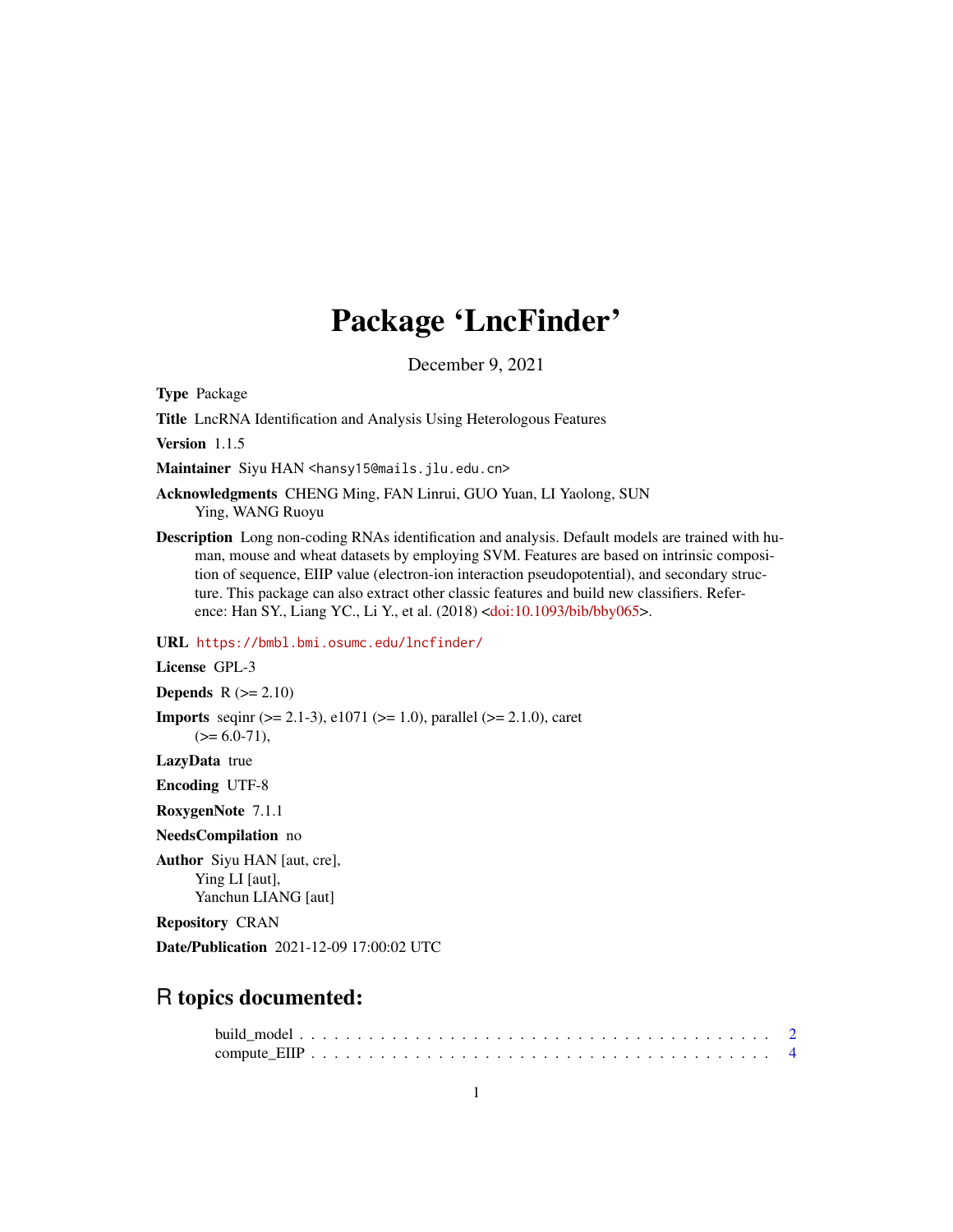<span id="page-1-0"></span>

| -6 |
|----|
|    |
|    |
|    |
|    |
|    |
|    |
|    |
|    |
|    |
|    |
|    |
|    |
|    |
|    |
|    |
|    |
| 34 |
|    |
|    |

#### **Index** [38](#page-37-0)

<span id="page-1-1"></span>build\_model *Build Users' Own Model*

## Description

This function is used to build new models with users' own data.

## Usage

```
build_model(
  lncRNA.seq,
 mRNA.seq,
 frequencies.file,
  SS.features = FALSE,
  lncRNA.format = "DNA",
 mRNA.format = "DNA",
 parallel.cores = 2,
  folds.num = 10,
  seed = 1,
 gamma.range = (2 \text{seq}(-5, 0, 1)),cost.random = c(1, 4, 8, 16, 24, 32),...
\mathcal{L}
```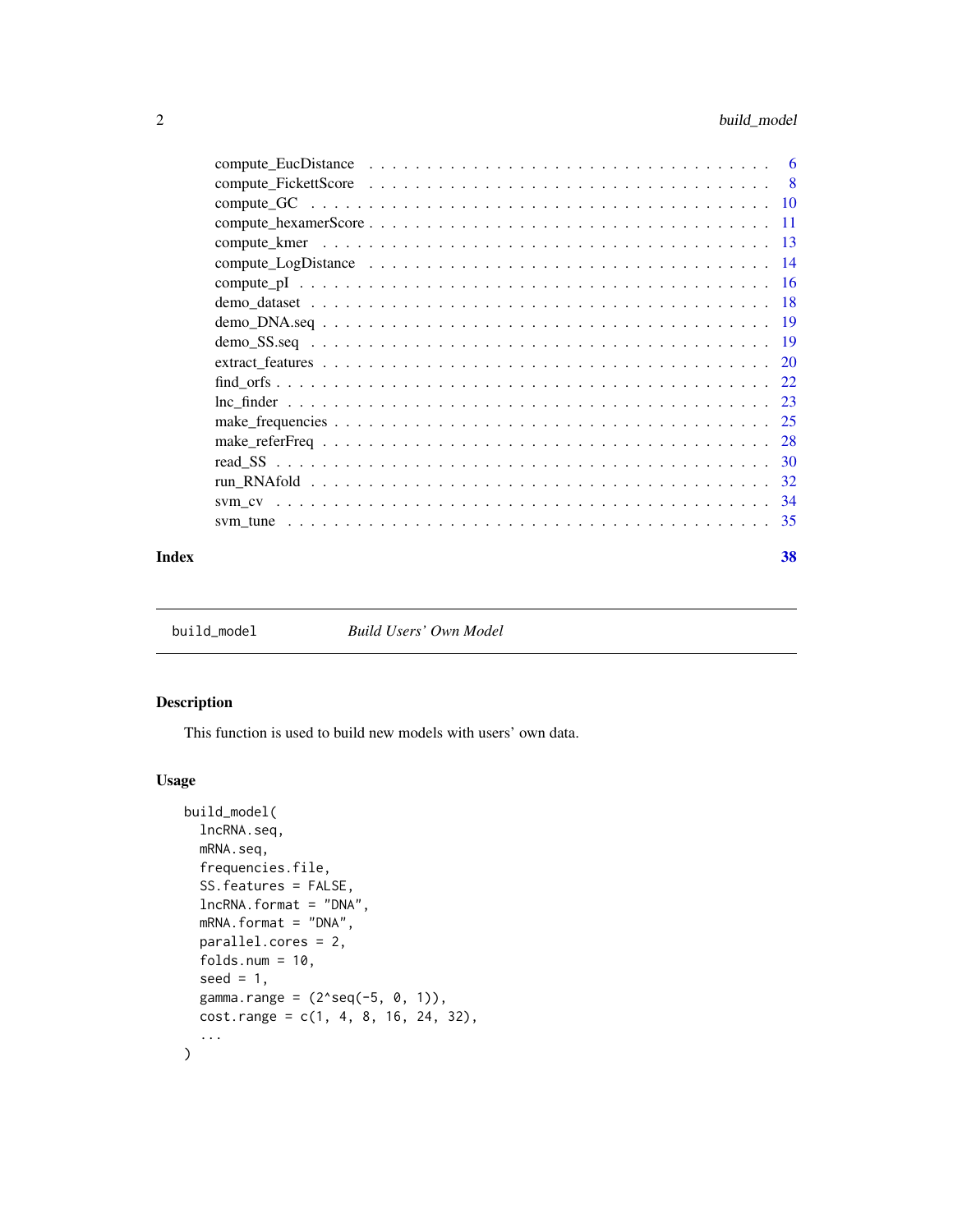## <span id="page-2-0"></span>Arguments

| lncRNA.seq       | Long non-coding sequences. Can be a FASTA file loaded by seqinr-package<br>or secondary structure sequences file (Dot-Bracket Notation) obtained from func-<br>tion run_RNAfold. If lncRNA. seq is secondary structure sequences file, param-<br>eter lncRNA. format should be defined as "SS".                                                                                 |
|------------------|---------------------------------------------------------------------------------------------------------------------------------------------------------------------------------------------------------------------------------------------------------------------------------------------------------------------------------------------------------------------------------|
| mRNA.seq         | mRNA sequences. FASTA file loaded by read. fasta or secondary structure<br>sequences (Dot-Bracket Notation) obtained from function run_RNAfold. If<br>mRNA. seq is secondary structure sequences file, parameter mRNA. format should<br>be defined as "SS".                                                                                                                     |
| frequencies.file |                                                                                                                                                                                                                                                                                                                                                                                 |
|                  | String or a list obtained from function make_frequencies. Input species name<br>"human", "mouse" or "wheat" to use pre-build frequencies files. Or assign<br>a users' own frequencies file (Please refer to function make_frequencies for<br>more information).                                                                                                                 |
| SS. features     | Logical. If SS. features = TRUE, secondary structure features will be used to<br>build the model. In this case, 1ncRNA. seq and mRNA. seq should be secondary<br>structure sequences (Dot-Bracket Notation) obtained from function run_RNAfold<br>and parameter lncRNA. format and mRNA. format should be set as "SS".                                                          |
| lncRNA.format    | String. Define the format of lncRNA.seq. "DNA" for DNA sequences and<br>"SS" for secondary structure sequences. Only when both mRNA. format and<br>IncRNA. format are set as "SS", can the model with secondary structure fea-<br>tures be built (SS. features = TRUE).                                                                                                         |
| mRNA.format      | String. Define the format of mRNA. seq. Can be "DNA" or "SS". "DNA" for DNA<br>sequences and "SS" for secondary structure sequences. When this parameter is<br>defined as "DNA", only the model without secondary structure features can be<br>built. In this case, parameter SS. features should be set as FALSE.                                                              |
| parallel.cores   | Integer. The number of cores for parallel computation. By default the number<br>of cores is 2, users can set as -1 to run this function with all cores. During<br>the process of svm tuning, if the number of parallel.cores is more than the<br>folds.num (number of the folds for cross-validation), the number of parallel.cores<br>will be set as folds. num automatically. |
| folds.num        | Integer. Specify the number of folds for cross-validation. (Default: 10)                                                                                                                                                                                                                                                                                                        |
| seed             | Integer. Used to set the seed for cross-validation. (Default: 1)                                                                                                                                                                                                                                                                                                                |
| gamma.range      | The range of gamma. (Default: $2 \land \text{seq}(-5, 0, 1)$ )                                                                                                                                                                                                                                                                                                                  |
| cost.range       | The range of cost. (Default: c(1,4,8,16,24,32))                                                                                                                                                                                                                                                                                                                                 |
| .                | Additional arguments passed to function svm_tune for customised SVM model<br>training.                                                                                                                                                                                                                                                                                          |

## Details

This function is used to build a new model with users' own sequences. Users can use function [lnc\\_finder](#page-22-1) to predict the sequences with new models.

For the details of frequencies. file, please refer to function [make\\_frequencies](#page-24-1).

For the details of the features, please refer to function [extract\\_features](#page-19-1).

For the details of svm tuning, please refer to function [svm\\_tune](#page-34-1).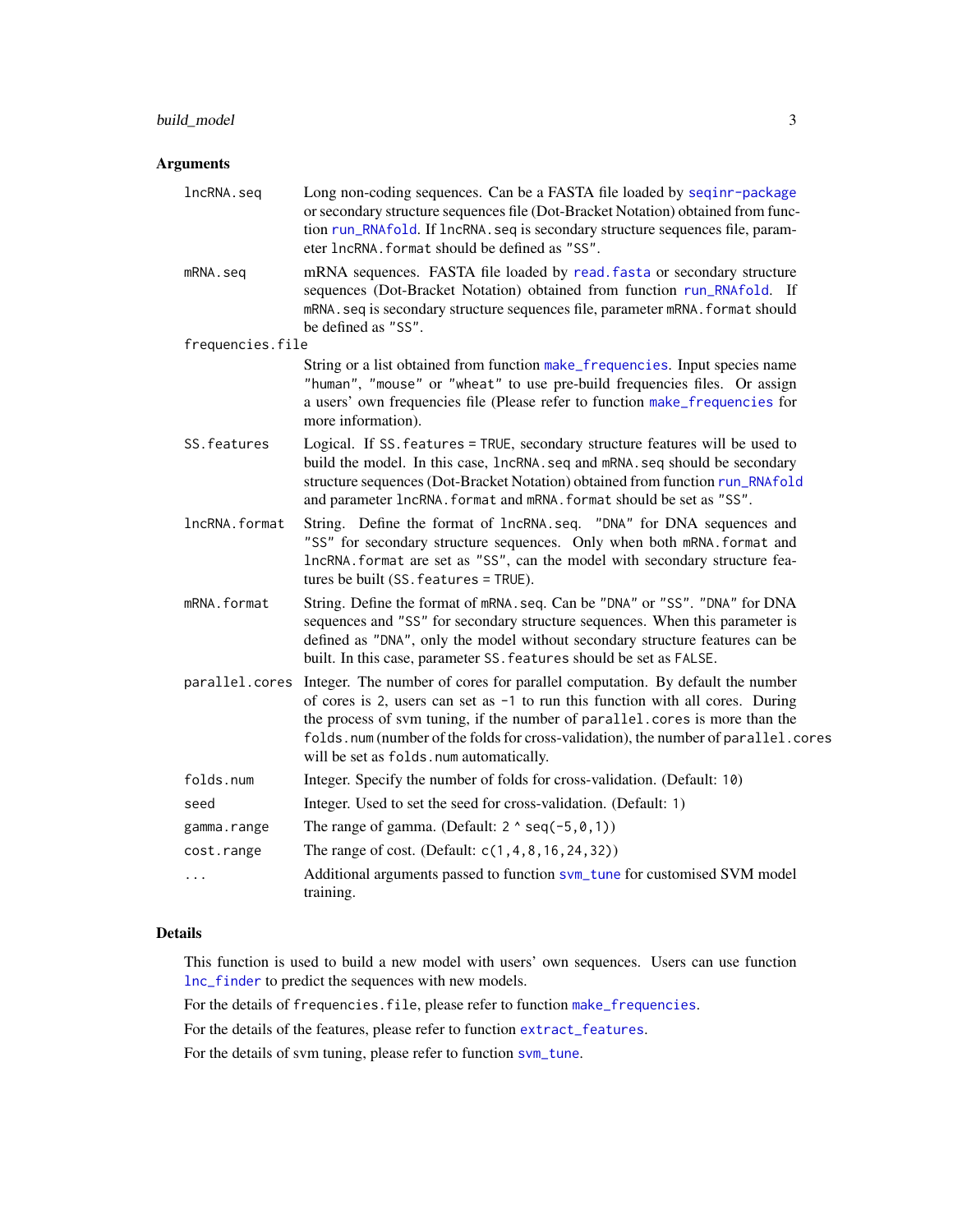#### <span id="page-3-0"></span>Value

Returns a svm model.

#### References

Siyu Han, Yanchun Liang, Qin Ma, Yangyi Xu, Yu Zhang, Wei Du, Cankun Wang & Ying Li. LncFinder: an integrated platform for long non-coding RNA identification utilizing sequence intrinsic composition, structural information, and physicochemical property. *Briefings in Bioinformatics*, 2019, 20(6):2009-2027.

#### Author(s)

HAN Siyu

#### See Also

[make\\_frequencies](#page-24-1), [lnc\\_finder](#page-22-1), [extract\\_features](#page-19-1), [svm\\_tune](#page-34-1), [svm](#page-0-0).

#### Examples

```
## Not run:
data(demo_DNA.seq)
Seqs <- demo_DNA.seq
### Build the model with pre-build frequencies.file:
my_model <- build_model(lncRNA.seq = Seqs[1:5], mRNA.seq = Seqs[6:10],
                        frequencies.file = "human", SS.features = FALSE,
                        lncRNA.format = "DNA", mRNA.format = "DNA",
                        parallel.cores = 2, folds.num = 2, seed = 1,
                        gamma.range = (2 \land seq(-5, -1, 2)),cost.random = c(2, 6, 12, 20)### Users can use default values of gamma.range and cost.range to find the
best parameters.
### Use your own frequencies file by assigning frequencies list to parameter
### "frequencies.file".
## End(Not run)
```
compute\_EIIP *Extract the EIIP-derived features*

#### Description

This function can extract EIIP-derived features proposed by Han et al (2018).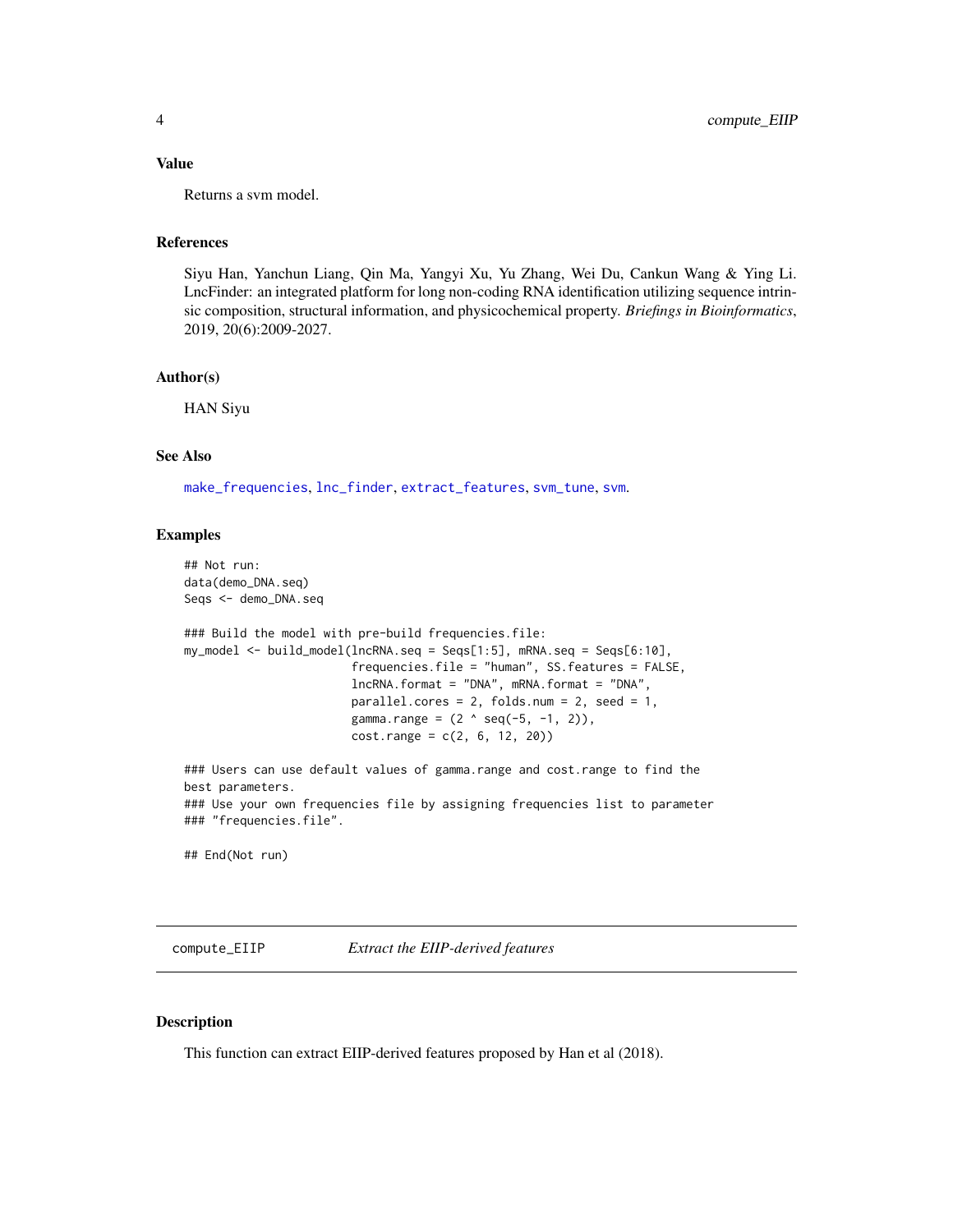## <span id="page-4-0"></span>compute\_EIIP 5

#### Usage

```
compute_EIIP(
  Sequences,
  label = NULL,spectrum.percent = 0.1,
  quantile.probs = seq(0, 1, 0.25))
```
#### Arguments

| Sequences        | A FASTA file loaded by function read. fasta of seginr-package.                                                                                                                                                                                                 |
|------------------|----------------------------------------------------------------------------------------------------------------------------------------------------------------------------------------------------------------------------------------------------------------|
| label            | Optional. String. Indicate the label of the sequences such as "NonCoding",<br>"Coding".                                                                                                                                                                        |
| spectrum.percent |                                                                                                                                                                                                                                                                |
|                  | Numeric specifying the percentage of the sorted power spectrum that be used<br>to calculate the quantile-based features. For example, if spectrum percent =<br>0.1, the top 10% percent of the sorted power spectrum will be used to compute<br>the quantiles. |
|                  |                                                                                                                                                                                                                                                                |

quantile.probs Numeric. The probabilities with values in [0,1].

## Details

The function compute\_EIIP can extract EIIP (electron-ion interaction pseudo-potential) features including: signal at 1/3 position (Signal.Peak), average power (Average.Power), signal to noise ratio (SNR), and quantile-based features of one specified percentage of the sorted power spectrum (e.g. 0%, 20%, 40%, 60%, 70%, 100% when quantile.probs =  $seq(0, 1, 0.2)$  and spectrum.percent = 0.1).

In method LncFinder, EIIP features includes Signal.Peak, SNR, 0% (Signal.Min), 25% (Singal.Q1, 50% Signal.Q2), and 75% (Signal.Max) of the top 10% sorted power spectrum, i.e. quantile.prob  $=$  seq(0,1,0.25) and spectrum.percent = 0.1.

#### Value

A dataframe including the EIIP-derived features.

#### References

Siyu Han, Yanchun Liang, Qin Ma, Yangyi Xu, Yu Zhang, Wei Du, Cankun Wang & Ying Li. LncFinder: an integrated platform for long non-coding RNA identification utilizing sequence intrinsic composition, structural information, and physicochemical property. *Briefings in Bioinformatics*, 2019, 20(6):2009-2027.

Lalović, Dragutin, and Veljko Veljković. The global average DNA base composition of coding regions may be determined by the electron-ion interaction potential. *Biosystems*, 1990, 23(4):311- 316.

Achuthsankar S Nair & Sivarama Pillai Sreenadhan. A coding measure scheme employing electronion interaction pseudopotential (EIIP). *Bioinformation*, 2006, 1(6):197-202.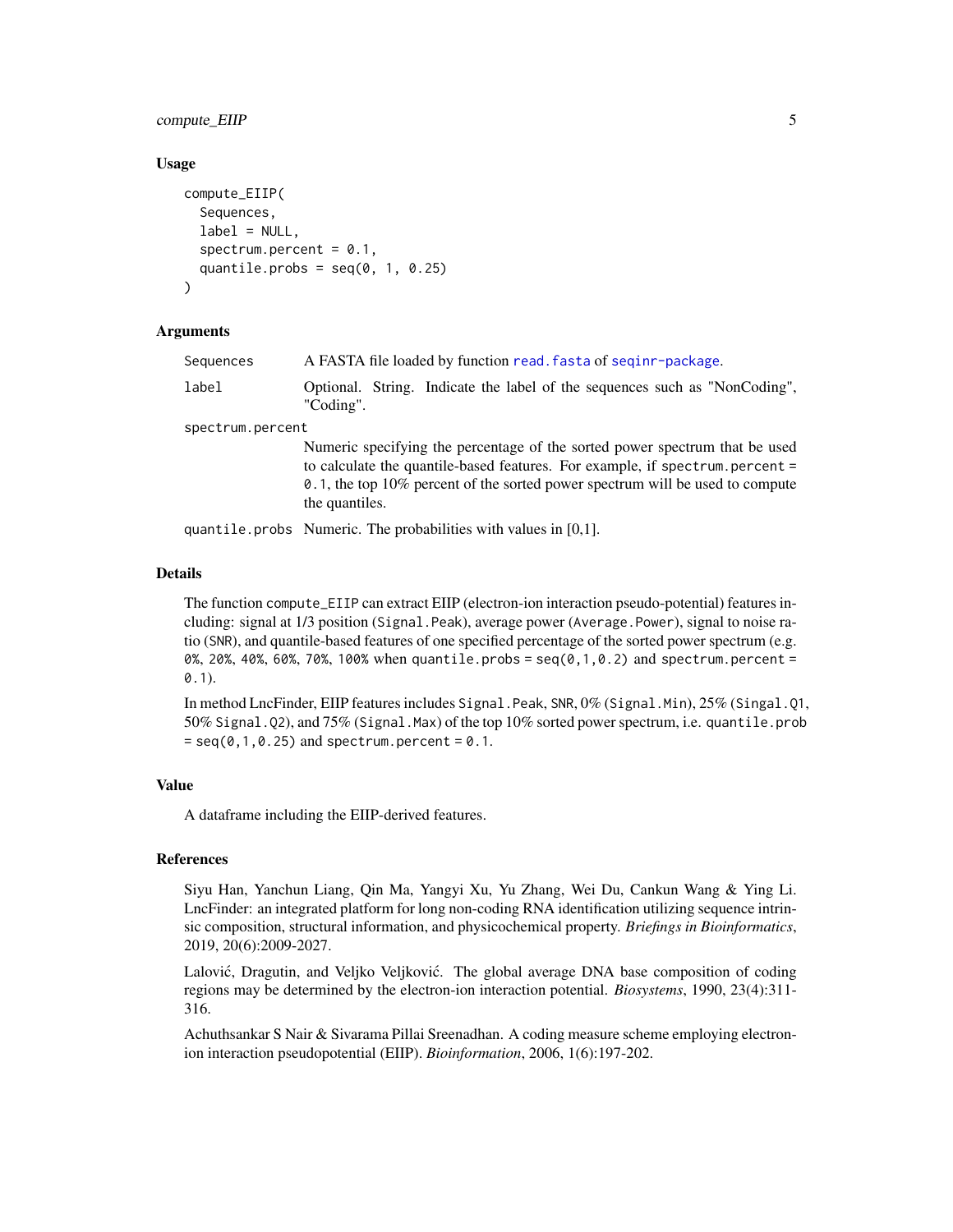#### <span id="page-5-0"></span>Author(s)

HAN Siyu

## See Also

[extract\\_features](#page-19-1)

## Examples

data(demo\_DNA.seq) Seqs <- demo\_DNA.seq

```
EIIP_res <- compute_EIIP(Seqs, label = "NonCoding", spectrum.percent = 0.25,
                        quantile.probs = seq(0, 1, 0.25))
```
<span id="page-5-1"></span>compute\_EucDistance *Compute Euclidean Distance*

## Description

This function can compute Euclidean Distance proposed by method LncFinder (Han et al. 2018). Euclidean Distance can be calculated on full sequence or the longest ORF region. The step and *k* of the sliding window can also be customized.

## Usage

```
compute_EucDistance(
  Sequences,
  label = NULL,referFreq,
  k = 6,
  step = 1,
  alphabet = c("a", "c", "g", "t"),
  on.ORF = FALSE,
  auto.full = FALSE,
  parallel.cores = 2
)
```
## Arguments

| Sequences | A FASTA file loaded by function read. fasta of seginr-package.                          |
|-----------|-----------------------------------------------------------------------------------------|
| label     | Optional. String. Indicate the label of the sequences such as "NonCoding",<br>"Coding". |
| referFreg | a list obtained from function make_referFreq.                                           |
| k         | An integer that indicates the sliding window size. (Default: 6)                         |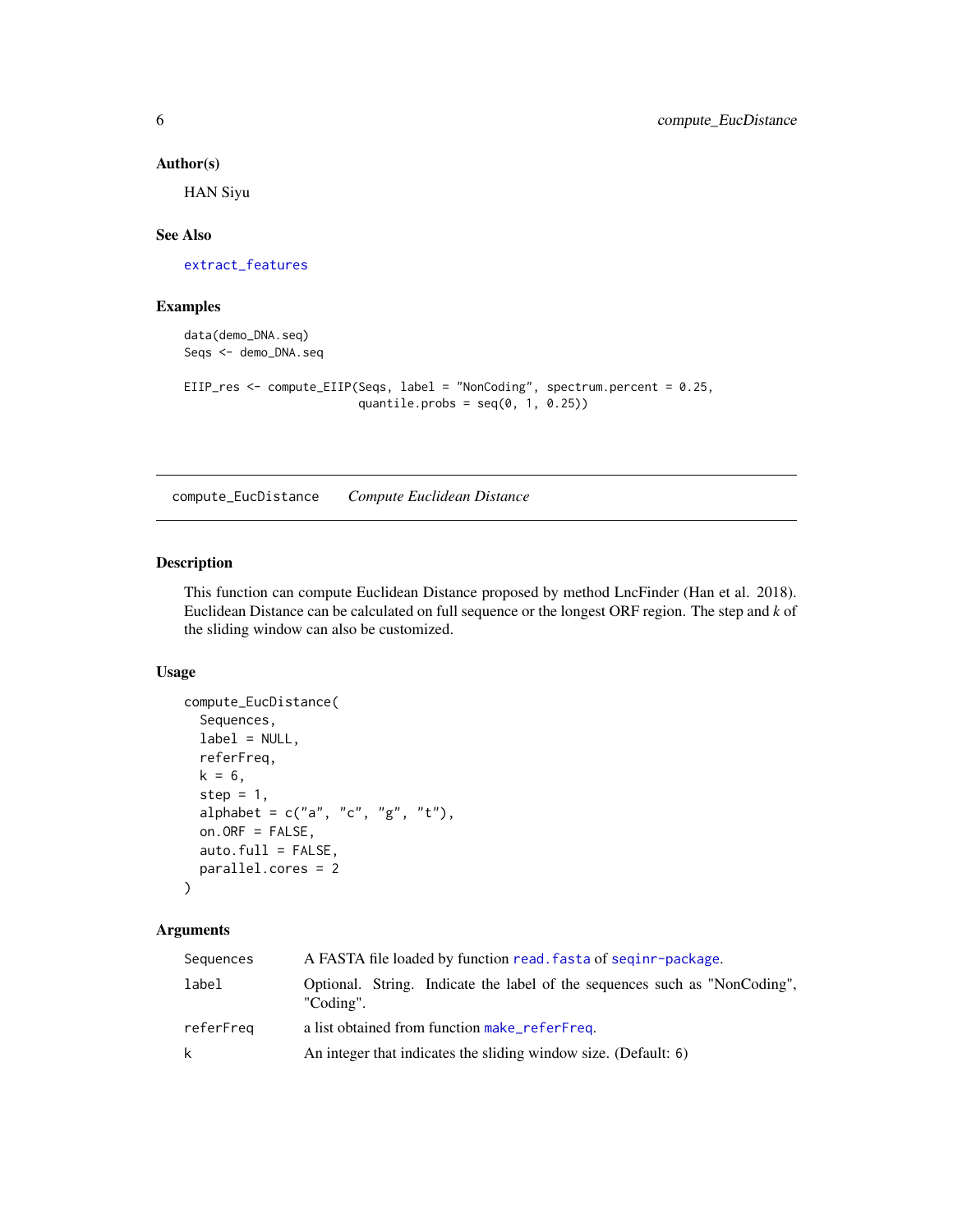<span id="page-6-0"></span>

| step      | Integer defaulting to 1 for the window step.                                                                                                                                                                                                                                            |
|-----------|-----------------------------------------------------------------------------------------------------------------------------------------------------------------------------------------------------------------------------------------------------------------------------------------|
| alphabet  | A vector of single characters that specify the different character of the sequence.<br>(Default: alphabet = $c("a", "c", "g", "t"))$ )                                                                                                                                                  |
| on.ORF    | Logical. If TRUE, Euclidean Distance will be calculated on the longest ORF<br>region. NOTE: If TRUE, the input has to be DNA sequences. (Default: FALSE)                                                                                                                                |
| auto.full | Logical. When on $ORF = TRUE$ but no ORF can be found, if auto $full = TRUE$ ,<br>Euclidean Distance will be calculated on full sequences automatically; if auto. full<br>is FALSE, the sequences that have no ORF will be discarded. Ignored when<br>on. ORF = FALSE. (Default: FALSE) |
|           | parallel.cores Integer. The number of cores for parallel computation. By default the number<br>of cores is 2. Users can set as $-1$ to run this function with all cores.                                                                                                                |

#### Details

This function can compute Euclidean Distance proposed by LncFinder (HAN et al. 2018). In LncFinder, two schemes are provided to calculate Euclidean Distance: 1)  $step = 3$  and  $k = 6$  on the longest ORF region; 2) step = 1 and  $k = 6$  on full sequence. Using this function compute\_EucDistance, both step, k, and calculated region (full sequence or ORF) can be customized to maximize its availability.

## Value

A dataframe.

#### References

Siyu Han, Yanchun Liang, Qin Ma, Yangyi Xu, Yu Zhang, Wei Du, Cankun Wang & Ying Li. LncFinder: an integrated platform for long non-coding RNA identification utilizing sequence intrinsic composition, structural information, and physicochemical property. *Briefings in Bioinformatics*, 2019, 20(6):2009-2027.

#### Author(s)

HAN Siyu

#### See Also

[make\\_referFreq](#page-27-1), [compute\\_LogDistance](#page-13-1), [compute\\_hexamerScore](#page-10-1).

#### Examples

```
## Not run:
Seqs <- seqinr::read.fasta(file =
"http://www.ncbi.nlm.nih.gov/WebSub/html/help/sample_files/nucleotide-sample.txt")
referFreq \leq make_referFreq(cds.seq = Seqs, lncRNA.seq = Seqs, k = 6, step = 3,
                            alphabet = c("a", "c", "g", "t"), on.orf = TRUE,ignore.illegal = TRUE)
```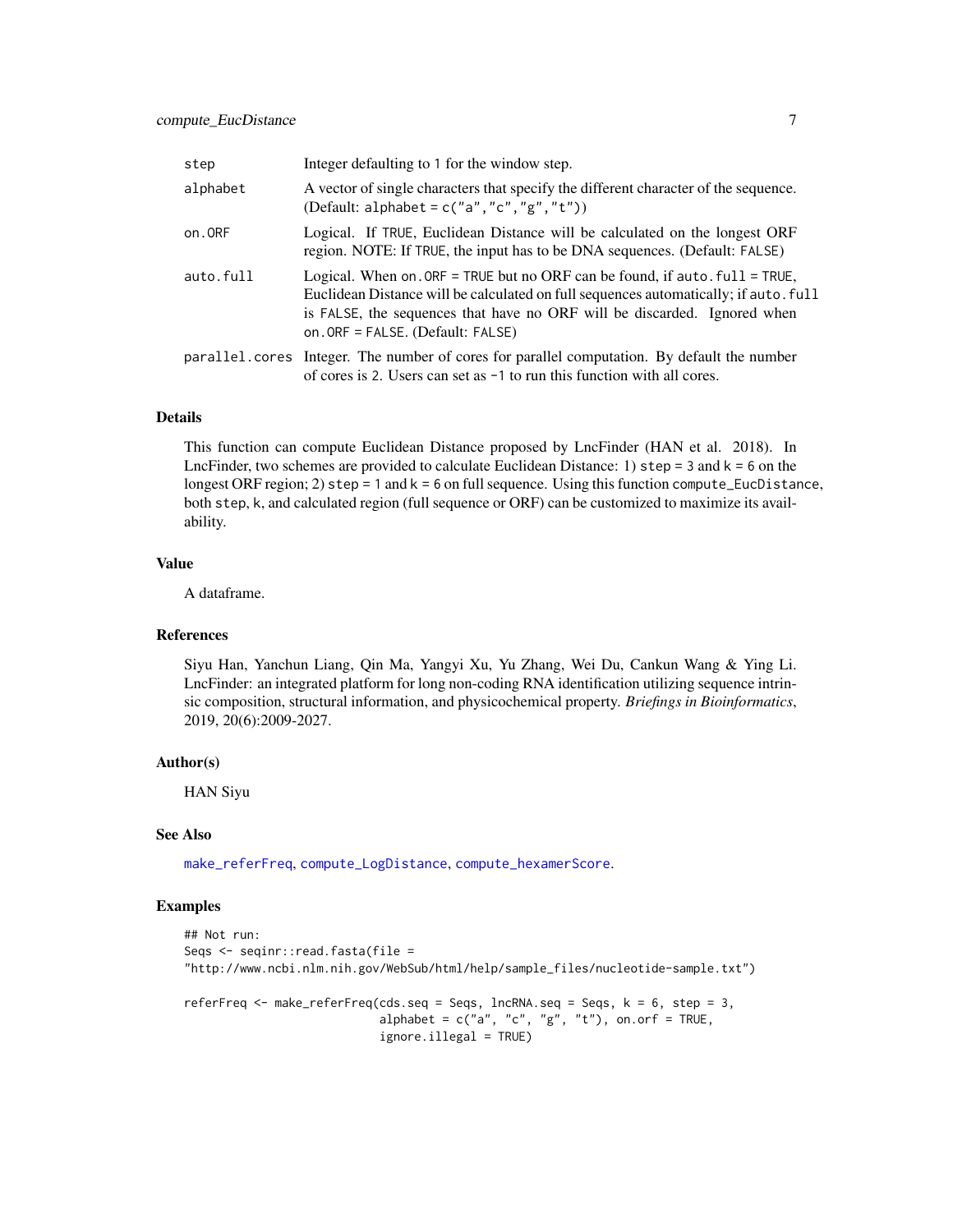```
data(demo_DNA.seq)
Sequences <- demo_DNA.seq
EucDistance <- compute_EucDistance(Sequences, label = "NonCoding", referFreq = referFreq,
                                   k = 6, step = 3, alphabet = c("a", "c", "g", "t"),
                                   on.ORF = TRUE, auto.full = TRUE, parallel.cores = 2)
## End(Not run)
```
compute\_FickettScore *Compute Fickett TESTCODE Score*

## Description

This function can compute Fickett TESTCODE score of DNA sequences proposed by James W.Fickett (Fickett JW. 1982). Fickett TESTCODE score can be calculated on full sequence or the longest ORF region.

## Usage

```
compute_FickettScore(
  Sequences,
  label = NULL,on.ORF = FALSE,auto.full = FALSE,
 parallel.cores = 2
\mathcal{L}
```
## Arguments

| Sequences | A FASTA file loaded by function read. fasta of seginr-package.                                                                                                                                                                                                                                |
|-----------|-----------------------------------------------------------------------------------------------------------------------------------------------------------------------------------------------------------------------------------------------------------------------------------------------|
| label     | Optional. String. Indicate the label of the sequences such as "NonCoding",<br>"Coding".                                                                                                                                                                                                       |
| on.ORF    | Logical. If TRUE, Fickett TESTCODE score will be calculated on the longest<br>ORF region.                                                                                                                                                                                                     |
| auto.full | Logical. When on $ORF = TRUE$ but no ORF can be found, if auto $full = TRUE$ ,<br>Fickett TESTCODE score will be calculated on full sequences automatically; if<br>auto. full is FALSE, the sequences that have no ORF will be discarded. Ignored<br>when on $ORF = FALSE$ . (Default: FALSE) |
|           | parallel.cores Integer. The number of cores for parallel computation. By default the number<br>of cores is 2. Users can set as $-1$ to run this function with all cores.                                                                                                                      |

<span id="page-7-0"></span>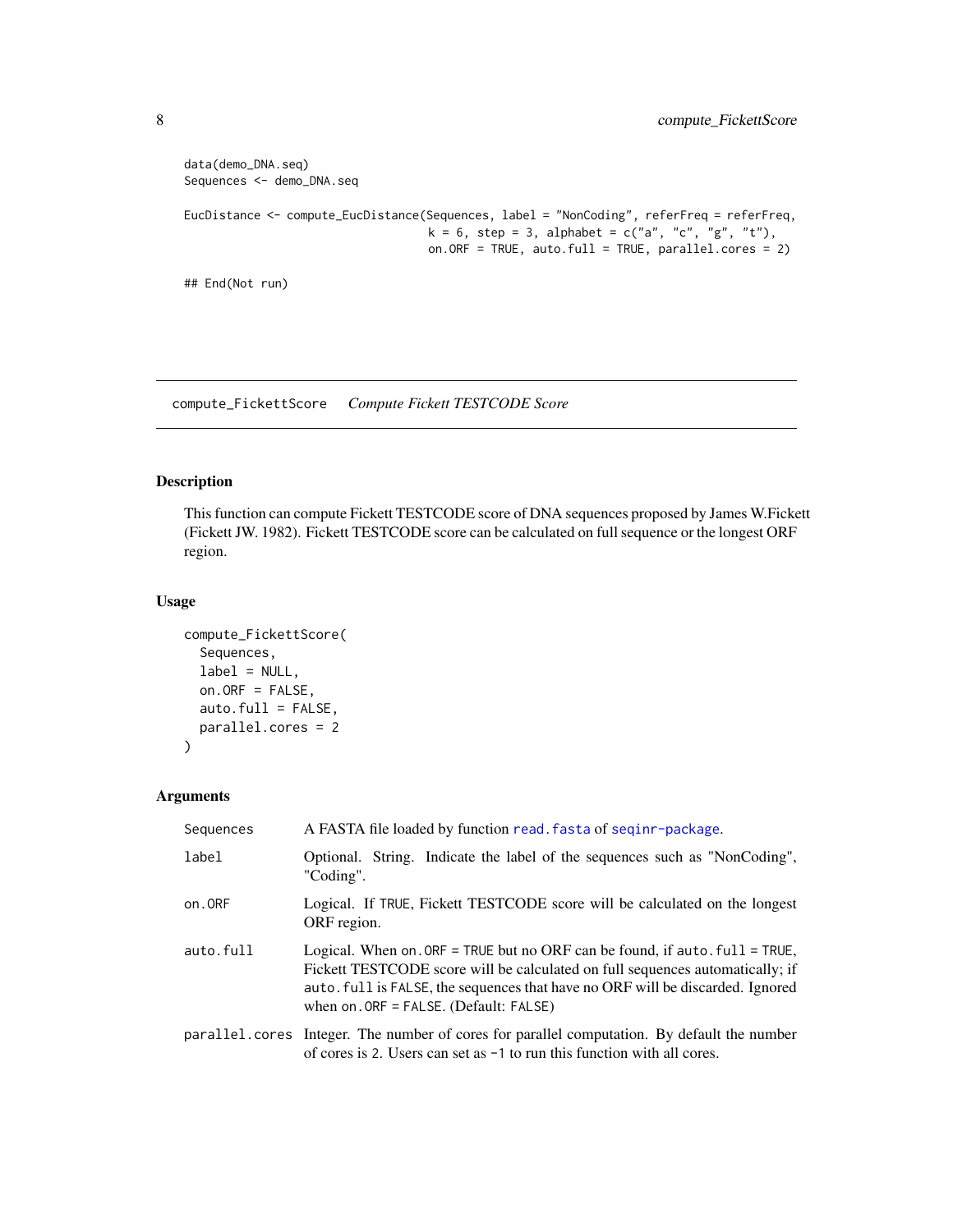#### Details

This function can compute Fickett TESTCODE score proposed by James W.Fickett (Fickett JW. 1982). Fickett TESTCODE score is selected as feature by method CPAT (Wang et al. 2013) and CPC2 (Kang et al. 2017). In CPAT, Fickett TESTCODE score is calculated on the longest ORF region, but CPC2 calculates the score on full sequence. This function compute\_FickettScore improves the CPAT's code and is capable of computing the score on the longest ORF region as well as full sequence.

#### Value

A dataframe.

#### References

James W.Fickett. Recognition of protein coding regions in DNA sequences. *Nucleic Acids Research*, 1982, 10(17):5303-5318.

Siyu Han, Yanchun Liang, Qin Ma, Yangyi Xu, Yu Zhang, Wei Du, Cankun Wang & Ying Li. LncFinder: an integrated platform for long non-coding RNA identification utilizing sequence intrinsic composition, structural information, and physicochemical property. *Briefings in Bioinformatics*, 2019, 20(6):2009-2027.

Liguo Wang, Hyun Jung Park, Surendra Dasari, Shengqin Wang, JeanPierre Kocher & Wei Li. CPAT: coding-potential assessment tool using an alignment-free logistic regression model. *Nucleic Acids Research*, 2013, 41(6):e74-e74.

Yu-Jian Kang, De-Chang Yang, Lei Kong, Mei Hou, Yu-Qi Meng, Liping Wei & Ge Gao. CPC2: a fast and accurate coding potential calculator based on sequence intrinsic features. *Nucleic Acids Research*, 2017, 45(W1):W12-W16.

#### Author(s)

HAN Siyu

#### Examples

## Not run: data(demo\_DNA.seq) Seqs <- demo\_DNA.seq

FickettScore <- compute\_FickettScore(Seqs, label = NULL, on.ORF = TRUE, auto.full = TRUE, parallel.cores = 2)

## End(Not run)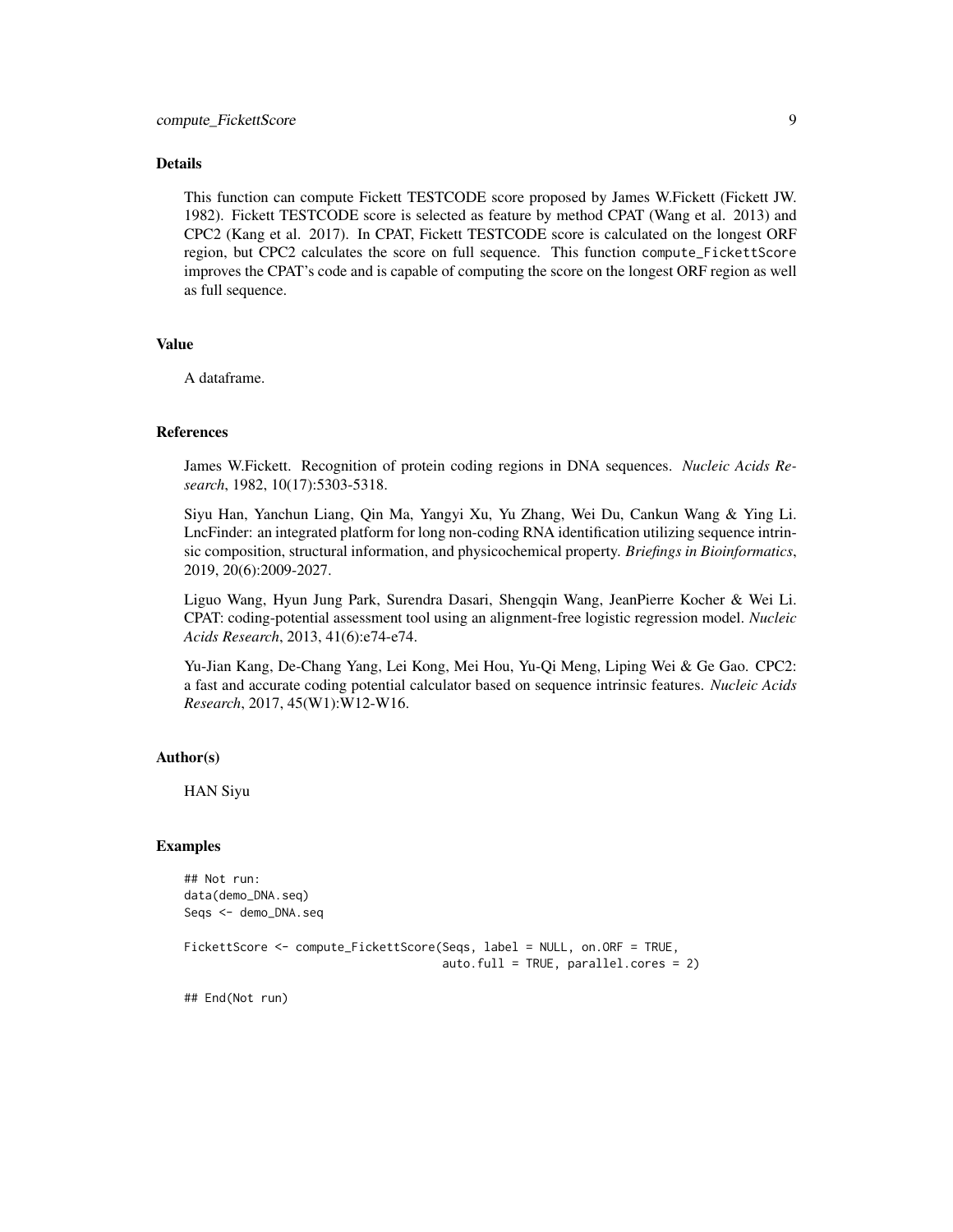<span id="page-9-0"></span>

## Description

This function can GC content of the input sequences.

## Usage

```
compute_GC(
  Sequences,
  label = NULL,
  on.ORF = FALSE,
  auto.full = FALSE,
  parallel.cores = 2
\mathcal{L}
```
## Arguments

| Sequences | A FASTA file loaded by function read. fasta of seginr-package.                                                                                                                                                                                                                                 |
|-----------|------------------------------------------------------------------------------------------------------------------------------------------------------------------------------------------------------------------------------------------------------------------------------------------------|
| label     | Optional. String. Indicate the label of the sequences such as "NonCoding",<br>"Coding".                                                                                                                                                                                                        |
| on.ORF    | Logical. If TRUE, GC content will be calculated on the longest ORF region.                                                                                                                                                                                                                     |
| auto.full | Logical. When on ORF = TRUE but no ORF can be found, if auto $. \text{full} = \text{TRUE}$ ,<br>GC content will be calculated on full sequences automatically; if auto. full is<br>FALSE, the sequences that have no ORF will be discarded. Ignored when on . ORF<br>= FALSE. (Default: FALSE) |
|           | parallel.cores Integer. The number of cores for parallel computation. By default the number<br>of cores is 2. Users can set as $-1$ to run this function with all cores.                                                                                                                       |

## Details

This function can basically compute GC content of DNA sequences: GC content =  $(nc + ng) / (na)$ + nc + ng + nt). The function will ignored the ambiguous bases.

#### Value

A dataframe.

## Author(s)

HAN Siyu

## See Also

[GC](#page-0-0) (package "[seqinr-package](#page-0-0)")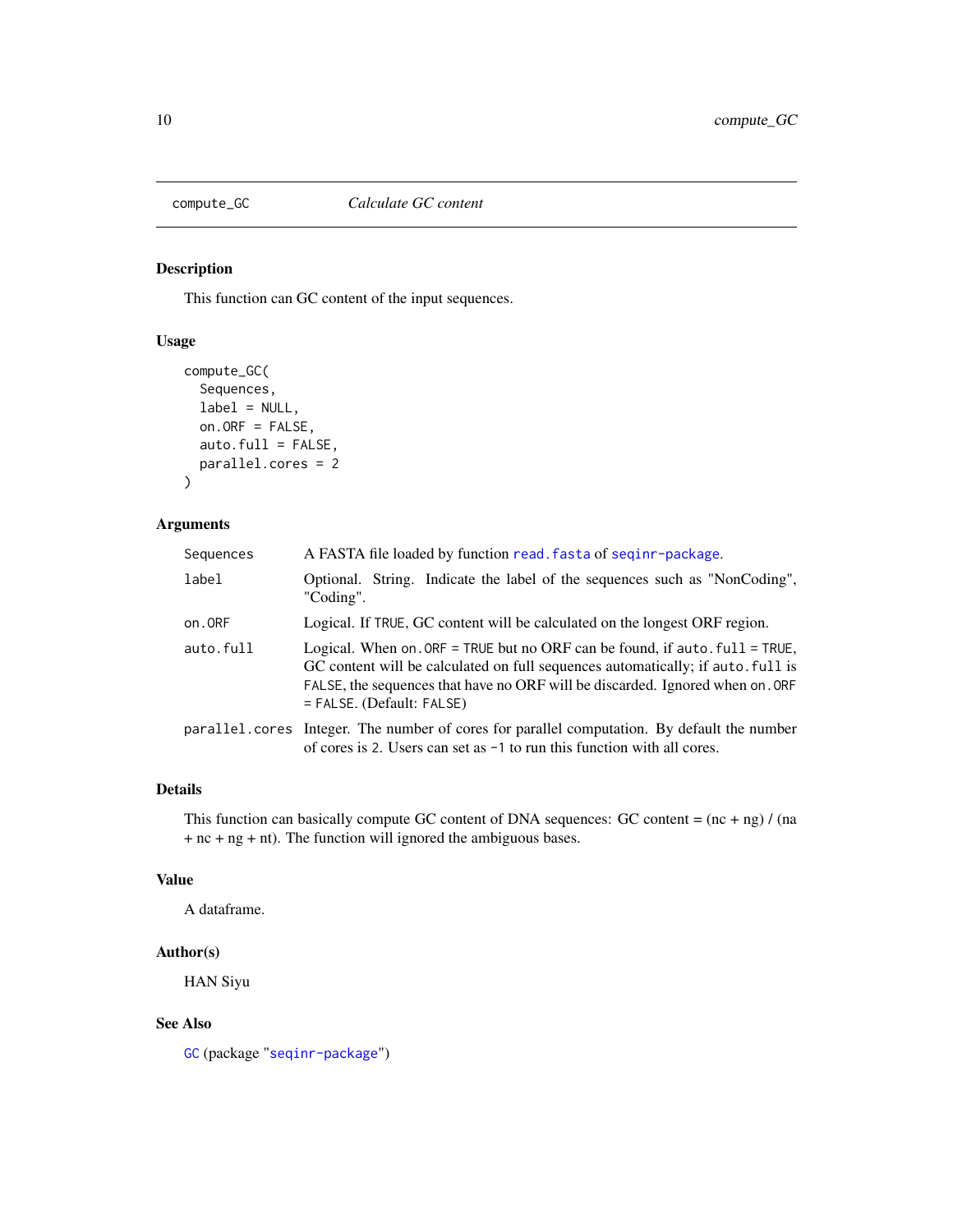## <span id="page-10-0"></span>compute\_hexamerScore 11

## Examples

```
## Not run:
data(demo_DNA.seq)
Seqs <- demo_DNA.seq
gcContent <- compute_GC(Seqs, label = "NonCoding",on.ORF = TRUE,
                        auto.full = TRUE, parallel.cores = 2)
## End(Not run)
```
<span id="page-10-1"></span>compute\_hexamerScore *Compute Hexamer Score*

## Description

This function can compute hexamer score proposed by method CPAT (Wang et al. 2013). Hexamer score can be calculated on full sequence or the longest ORF region. The step and *k* of the sliding window can also be customized.

## Usage

```
compute_hexamerScore(
  Sequences,
  label = NULL,referFreq,
 k = 6,
  step = 1,
  alphabet = c("a", "c", "g", "t"),
  on.ORF = FALSE,
  auto.full = FALSE,parallel.cores = 2
)
```
#### Arguments

| Sequences | A FASTA file loaded by function read. fasta of seginr-package.                                                                                      |
|-----------|-----------------------------------------------------------------------------------------------------------------------------------------------------|
| label     | Optional. String. Indicate the label of the sequences such as "NonCoding",<br>"Coding".                                                             |
| referFreg | A list obtained from function make_referFreq.                                                                                                       |
| k         | An integer that indicates the sliding window size. (Default: 6)                                                                                     |
| step      | Integer defaulting to 1 for the window step.                                                                                                        |
| alphabet  | A vector of single characters that specify the different character of the sequence.<br>(Default: alphabet = $c("a", "c", "g", "t"))$ )              |
| on.ORF    | Logical. If TRUE, hexamer score will be calculated on the longest ORF region.<br>NOTE: If TRUE, the input has to be DNA sequences. (Default: FALSE) |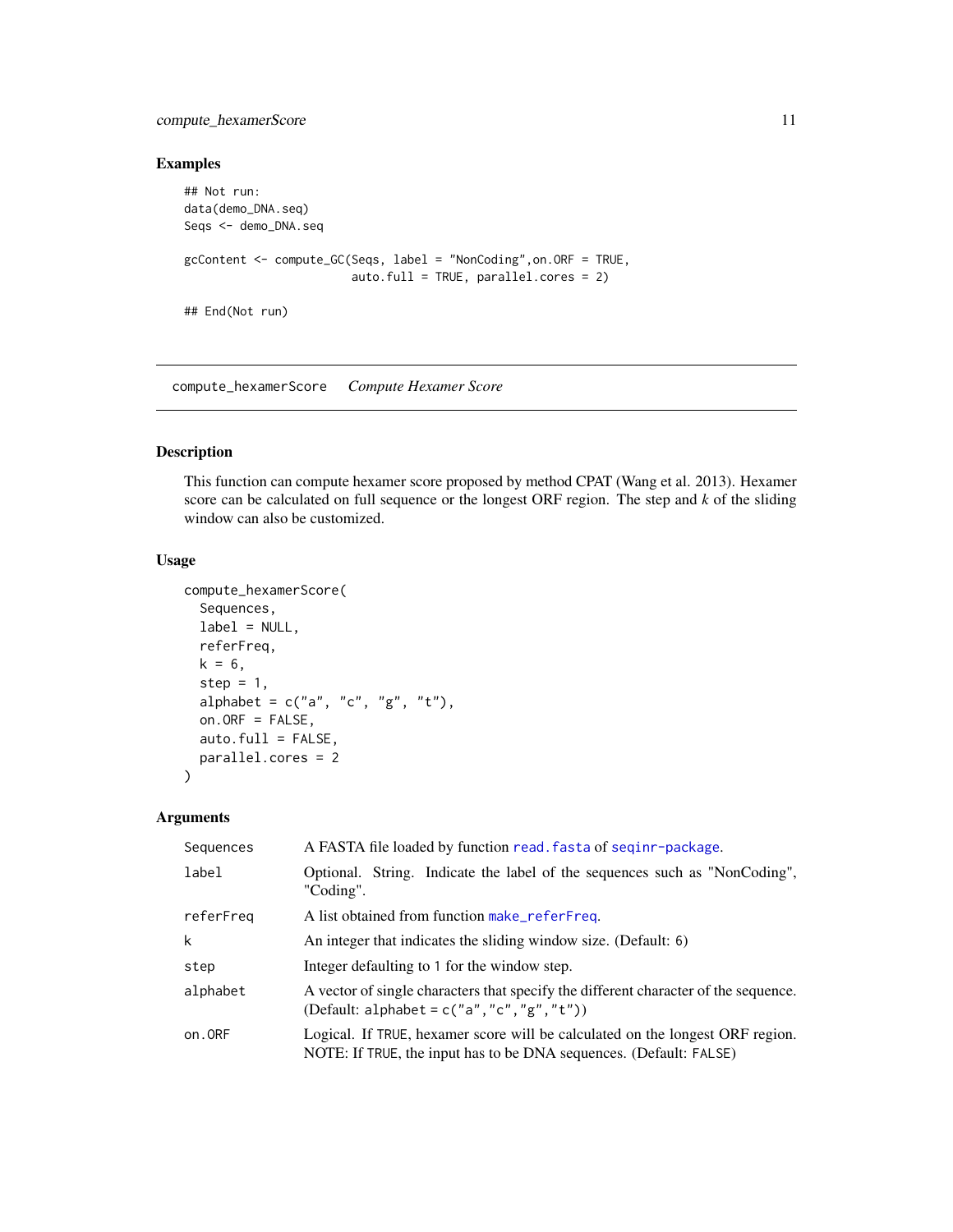<span id="page-11-0"></span>

| auto.full | Logical. When on $ORF = TRUE$ but no ORF can be found, if auto $full = TRUE$ ,              |
|-----------|---------------------------------------------------------------------------------------------|
|           | hexamer score will be calculated on full sequences automatically; if auto, full             |
|           | is FALSE, the sequences that have no ORF will be discarded. Ignored when                    |
|           | on. $ORF = FALSE$ . (Default: FALSE)                                                        |
|           | parallel.cores Integer. The number of cores for parallel computation. By default the number |

of cores is 2. Users can set as -1 to run this function with all cores.

#### Details

This function can compute hexamer score proposed by CPAT (Wang et al. 2013). In CPAT, hexamer score is calculated on the longest ORF region, and the step of the sliding window is 3 (i.e. step  $= 3$ ). Hexamer means six adjoining bases, thus  $k = 6$ . But in function compute\_hexamerScore, both step, k, and calculated region (full sequence or ORF) can be customized to maximize its availability.

#### Value

A dataframe.

## References

Liguo Wang, Hyun Jung Park, Surendra Dasari, Shengqin Wang, JeanPierre Kocher, & Wei Li. CPAT: coding-potential assessment tool using an alignment-free logistic regression model. *Nucleic Acids Research*, 2013, 41(6):e74-e74.

Siyu Han, Yanchun Liang, Qin Ma, Yangyi Xu, Yu Zhang, Wei Du, Cankun Wang & Ying Li. LncFinder: an integrated platform for long non-coding RNA identification utilizing sequence intrinsic composition, structural information, and physicochemical property. *Briefings in Bioinformatics*, 2019, 20(6):2009-2027.

## Author(s)

HAN Siyu

#### See Also

[make\\_referFreq](#page-27-1), [compute\\_LogDistance](#page-13-1), [compute\\_EucDistance](#page-5-1).

## Examples

```
## Not run:
Seqs <- seqinr::read.fasta(file =
"http://www.ncbi.nlm.nih.gov/WebSub/html/help/sample_files/nucleotide-sample.txt")
referFreq <- make_referFreq(cds.seq = Seqs, lncRNA.seq = Seqs, k = 6, step = 1,
                            alphabet = c("a", "c", "g", "t"), on.on.orf = TRUE,
                            ignore.illegal = TRUE)
data(demo_DNA.seq)
```
Sequences <- demo\_DNA.seq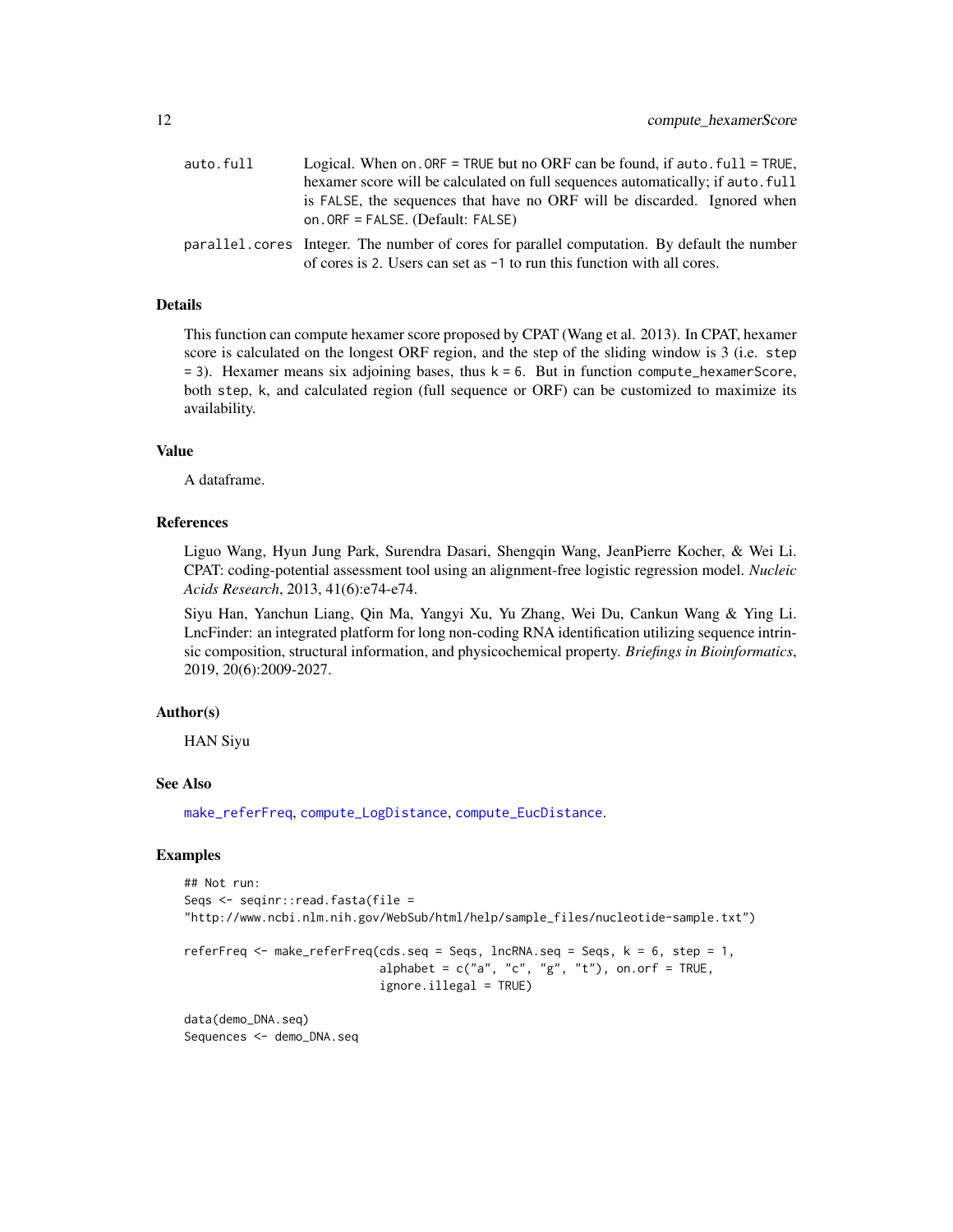## <span id="page-12-0"></span>compute\_kmer 13

```
hexamerScore <- compute_hexamerScore(Sequences, label = "NonCoding", referFreq = referFreq,
                                     k = 6, step = 1, alphabet = c("a", "c", "g", "t"),
                                    on.ORF = TRUE, auto.full = TRUE, parallel.cores = 2)
```
## End(Not run)

compute\_kmer *Compute* k*-mer Features*

#### Description

This function can calculate the *k*-mer frequencies of the sequences.

## Usage

```
compute_kmer(
  Sequences,
  label = NULL,
  k = 1:5,
  step = 1,
  freq = TRUE,improved.mode = FALSE,
  alpha alphabet = c("a", "c", "g", "t"),
  on.ORF = FALSE,
  auto.full = FALSE,parallel.cores = 2
)
```
#### Arguments

| Sequences     | A FASTA file loaded by function read. fasta of seqinr-package.                                                                                            |
|---------------|-----------------------------------------------------------------------------------------------------------------------------------------------------------|
| label         | Optional. String. Indicate the label of the sequences such as "NonCoding",<br>"Coding".                                                                   |
| k             | An integer that indicates the sliding window size. (Default: 1:5)                                                                                         |
| step          | Integer defaulting to 1 for the window step.                                                                                                              |
| freg          | Logical. If TRUE, the frequencies of different patterns are returned instead of<br>counts. (Default: TRUE)                                                |
| improved.mode | Logical. If TRUE, the frequencies will be normalized using the method pro-<br>posed by PLEK (Li et al. 2014). Ignored if freq = FALSE. (Default: FALSE)   |
| alphabet      | A vector of single characters that specify the different character of the sequence.<br>(Default: alphabet = $c("a", "c", "g", "t"))$ )                    |
| on.ORF        | Logical. If TRUE, the $k$ -mer frequencies will be calculated on the longest ORF<br>region. NOTE: If TRUE, the sequences have to be DNA. (Default: FALSE) |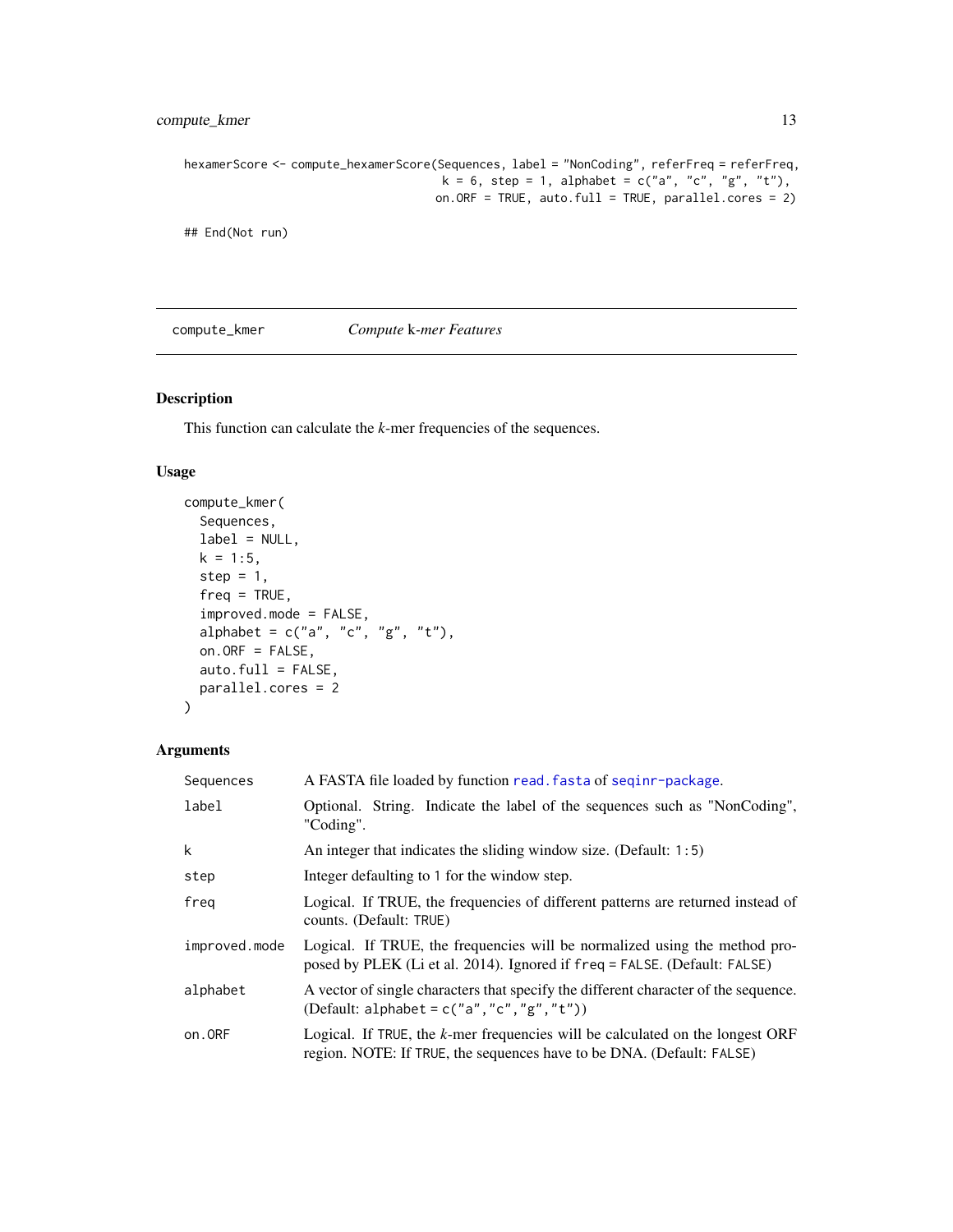<span id="page-13-0"></span>

| auto.full | Logical. When on . ORF = TRUE but no ORF can be found, if auto $. \text{full} = \text{TRUE}$ ,                                                                           |
|-----------|--------------------------------------------------------------------------------------------------------------------------------------------------------------------------|
|           | the $k$ -mer frequencies will be calculated on the full sequence automatically; if                                                                                       |
|           | auto, full is FALSE, the sequences that have no ORF will be discarded. Ignored<br>when on $ORF = FALSE$ . (Default: FALSE)                                               |
|           | parallel.cores Integer. The number of cores for parallel computation. By default the number<br>of cores is 2. Users can set as $-1$ to run this function with all cores. |

## Details

This function can extract *k*-mer features. k and step can be customized. The count (freq = FALSE) or frequencies (freq = TRUE) of different patterns can be returned. If freq = TRUE, improved.mode is available. The improved mode is proposed by method PLEK. (Ref: Li et al. 2014)

## Value

A dataframe.

#### Author(s)

HAN Siyu

## Examples

```
## Not run:
data(demo_DNA.seq)
Seqs <- demo_DNA.seq
kmer_res1 <- compute_kmer(Seqs, k = 1:5, step = 1, freq = TRUE, improved.mode = FALSE)
kmer_res2 <- compute_kmer(Seqs, k = 1:5, step = 3, freq = TRUE,
                          improved.mode = TRUE, on.ORF = TRUE, auto.full = TRUE)
## End(Not run)
```
<span id="page-13-1"></span>compute\_LogDistance *Compute Logarithm Distance*

## Description

This function can compute Logarithm Distance proposed by method LncFinder (Han et al. 2018). Logarithm Distance can be calculated on full sequence or the longest ORF region. The step and *k* of the sliding window can also be customized.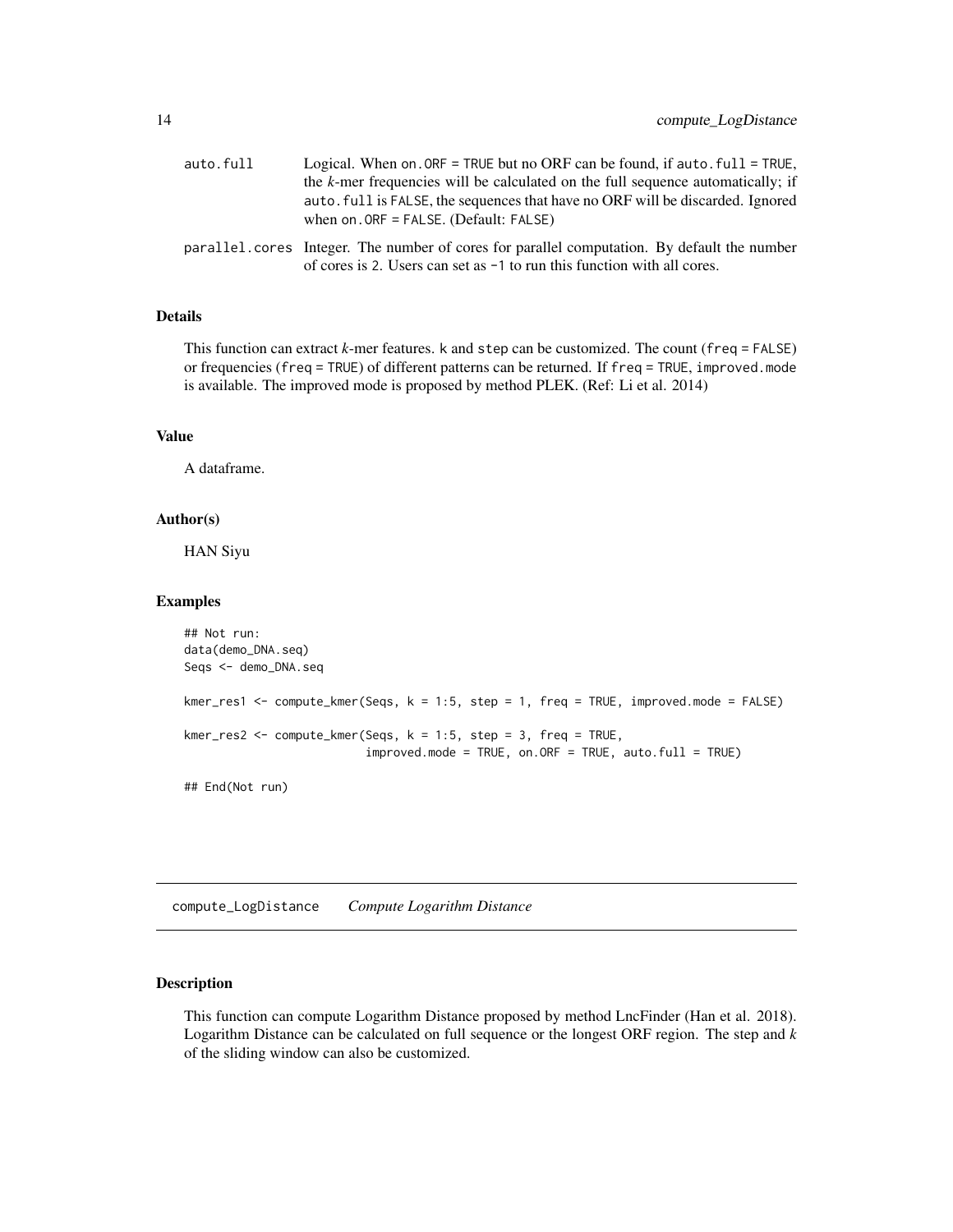<span id="page-14-0"></span>compute\_LogDistance 15

## Usage

```
compute_LogDistance(
  Sequences,
  label = NULL,referFreq,
 k = 6,
  step = 1,
  alphabet = c("a", "c", "g", "t"),
  on.ORF = FALSE,
  auto.full = FALSE,parallel.cores = 2
)
```
#### Arguments

| Sequences | A FASTA file loaded by function read. fasta of seginr-package.                                                                                                                                                                                                                          |
|-----------|-----------------------------------------------------------------------------------------------------------------------------------------------------------------------------------------------------------------------------------------------------------------------------------------|
| label     | Optional. String. Indicate the label of the sequences such as "NonCoding",<br>"Coding".                                                                                                                                                                                                 |
| referFreq | a list obtained from function make_referFreq.                                                                                                                                                                                                                                           |
| k         | An integer that indicates the sliding window size. (Default: 6)                                                                                                                                                                                                                         |
| step      | Integer defaulting to 1 for the window step.                                                                                                                                                                                                                                            |
| alphabet  | A vector of single characters that specify the different character of the sequence.<br>(Default: alphabet = $c("a", "c", "g", "t"))$ )                                                                                                                                                  |
| on.ORF    | Logical. If TRUE, Logarithm Distance will be calculated on the longest ORF<br>region. NOTE: If TRUE, the input has to be DNA sequences. (Default: FALSE)                                                                                                                                |
| auto.full | Logical. When on $ORF = TRUE$ but no ORF can be found, if auto $full = TRUE$ ,<br>Logarithm Distance will be calculated on full sequences automatically; if auto. full<br>is FALSE, the sequences that have no ORF will be discarded. Ignored when<br>on. ORF = FALSE. (Default: FALSE) |
|           | parallel.cores Integer. The number of cores for parallel computation. By default the number<br>of cores is 2. Users can set as $-1$ to run this function with all cores.                                                                                                                |

## Details

This function can compute Logarithm Distance proposed by LncFinder (HAN et al. 2018). In LncFinder, two schemes are provided to calculate Logarithm Distance: 1) step =  $3$  and  $k = 6$  on the longest ORF region; 2) step = 1 and  $k = 6$  on full sequence. Method LncFinder uses scheme 1 to extract Logarithm Distance features. Using this function compute\_EucDistance, both step, k, and calculated region (full sequence or ORF) can be customized to maximize its availability.

## Value

A dataframe.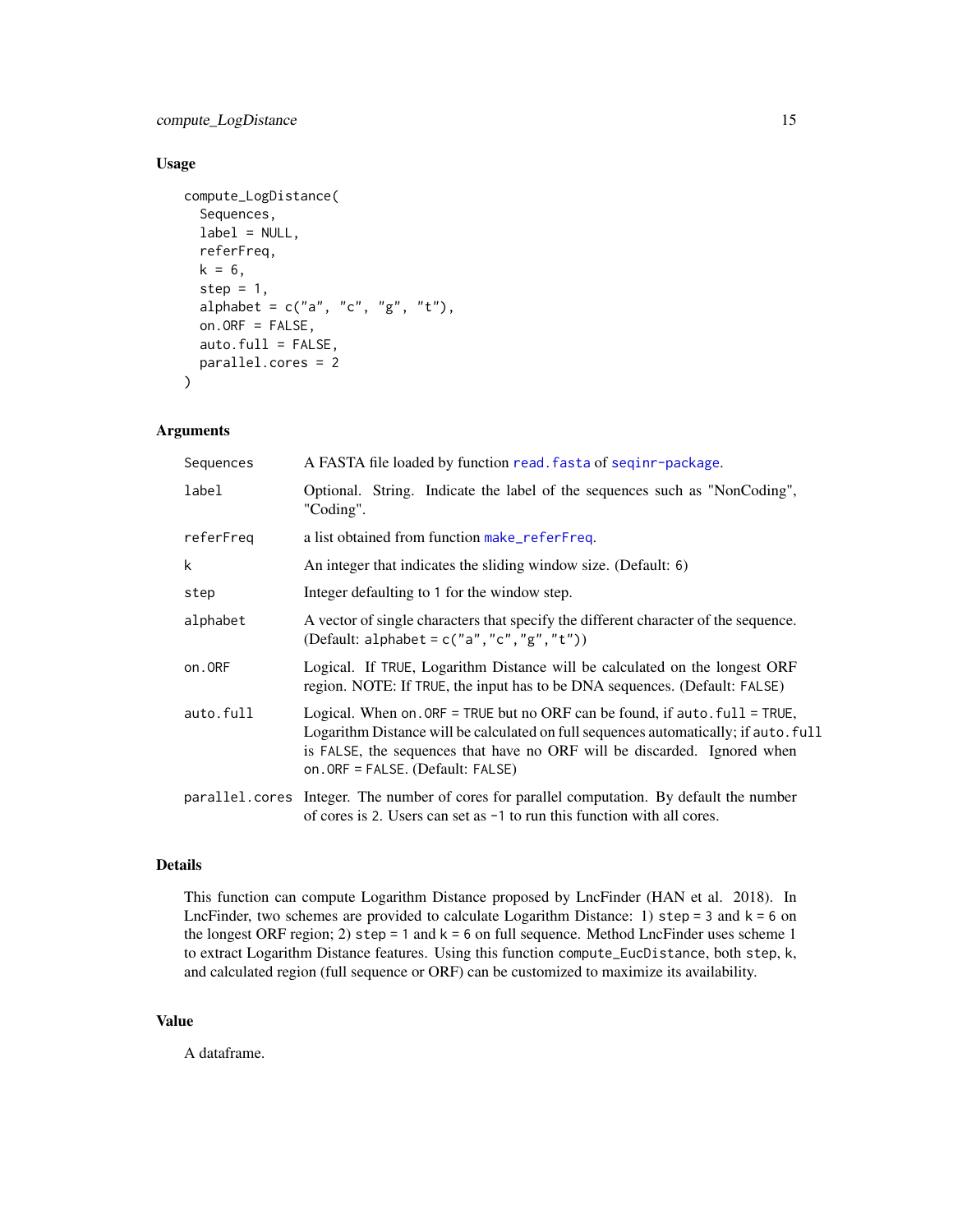#### <span id="page-15-0"></span>References

Siyu Han, Yanchun Liang, Qin Ma, Yangyi Xu, Yu Zhang, Wei Du, Cankun Wang & Ying Li. LncFinder: an integrated platform for long non-coding RNA identification utilizing sequence intrinsic composition, structural information, and physicochemical property. *Briefings in Bioinformatics*, 2019, 20(6):2009-2027.

#### Author(s)

HAN Siyu

#### See Also

[make\\_referFreq](#page-27-1), [compute\\_EucDistance](#page-5-1), [compute\\_hexamerScore](#page-10-1).

#### Examples

```
## Not run:
Seqs <- seqinr::read.fasta(file =
"http://www.ncbi.nlm.nih.gov/WebSub/html/help/sample_files/nucleotide-sample.txt")
referFreq \leq make_referFreq(cds.seq = Seqs, lncRNA.seq = Seqs, k = 6, step = 3,
                            alphabet = c("a", "c", "g", "t"), on.on. f = TRUE,
                            ignore.illegal = TRUE)
data(demo_DNA.seq)
Sequences <- demo_DNA.seq
LogDistance <- compute_LogDistance(Sequences, label = "NonCoding", referFreq = referFreq,
                                   k = 6, step = 3, alphabet = c("a", "c", "g", "t"),
                                   on.ORF = TRUE, auto.full = TRUE, parallel.cores = 2)
## End(Not run)
```
compute\_pI *Compute Theoretical Isoelectric Point*

#### Description

This function is basically a wrapper for function [computePI](#page-0-0). This function translate DNA sequence into protein, and compute the theoretical isoelectric point (pI) of this protein.

#### Usage

```
compute_pI(
  Sequences,
  label = NULL,on.ORF = FALSE,
```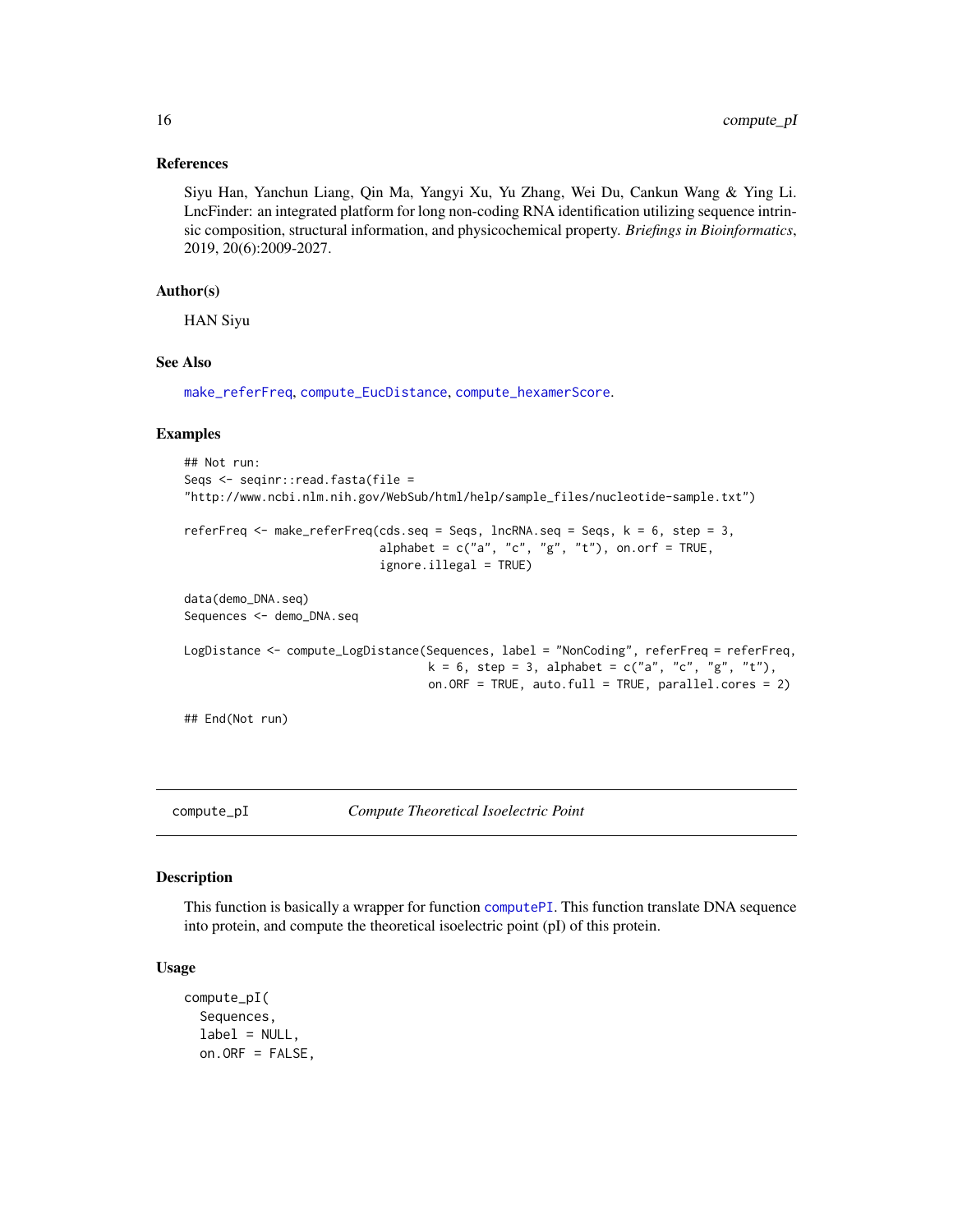## <span id="page-16-0"></span>compute\_pI 17

```
auto.full = FALSE,
  ambiguous.base = FALSE,
 parallel.cores = 2
\mathcal{L}
```
## Arguments

| Sequences | A FASTA file loaded by function read. fasta of seginr-package.                                                                                                                                                                                                           |
|-----------|--------------------------------------------------------------------------------------------------------------------------------------------------------------------------------------------------------------------------------------------------------------------------|
| label     | Optional. String. Indicate the label of the sequences such as "NonCoding",<br>"Coding".                                                                                                                                                                                  |
| on.ORF    | Logical. If TRUE, pI will be calculated on the longest ORF region. NOTE: If<br>TRUE, the input has to be DNA sequences. (Default: FALSE)                                                                                                                                 |
| auto.full | Logical. When on $ORF = TRUE$ but no ORF can be found, if auto $full = TRUE$ ,<br>pI will be calculated on full sequences automatically; if auto, full is FALSE, the<br>sequences that have no ORF will be discarded. Ignored when on . ORF = FALSE.<br>(Default: FALSE) |
|           | ambiguous base If TRUE, ambiguous bases are taken into account when translating DNA se-<br>quences into proteins.                                                                                                                                                        |
|           | parallel.cores Integer. The number of cores for parallel computation. By default the number<br>of cores is 2. Users can set as $-1$ to run this function with all cores.                                                                                                 |

## Details

This function can compute the pI of DNA sequences. Method CPC2 (Kang et al. 2017) uses this feature to identify lncRNAs, and this feature is evaluated in the article LncFinder (Han et al. 2018).

Using this function, the theoretical pI can be computed on full sequence or the longest ORF region. In CPC2, pI is calculated on ORF region.

## Value

A dataframe.

## Author(s)

HAN Siyu

## Examples

```
## Not run:
data(demo_DNA.seq)
Sequences <- demo_DNA.seq
pI_res <- compute_pI(Sequences, on.ORF = TRUE, auto.full = FALSE, ambiguous.base = FALSE)
## End(Not run)
```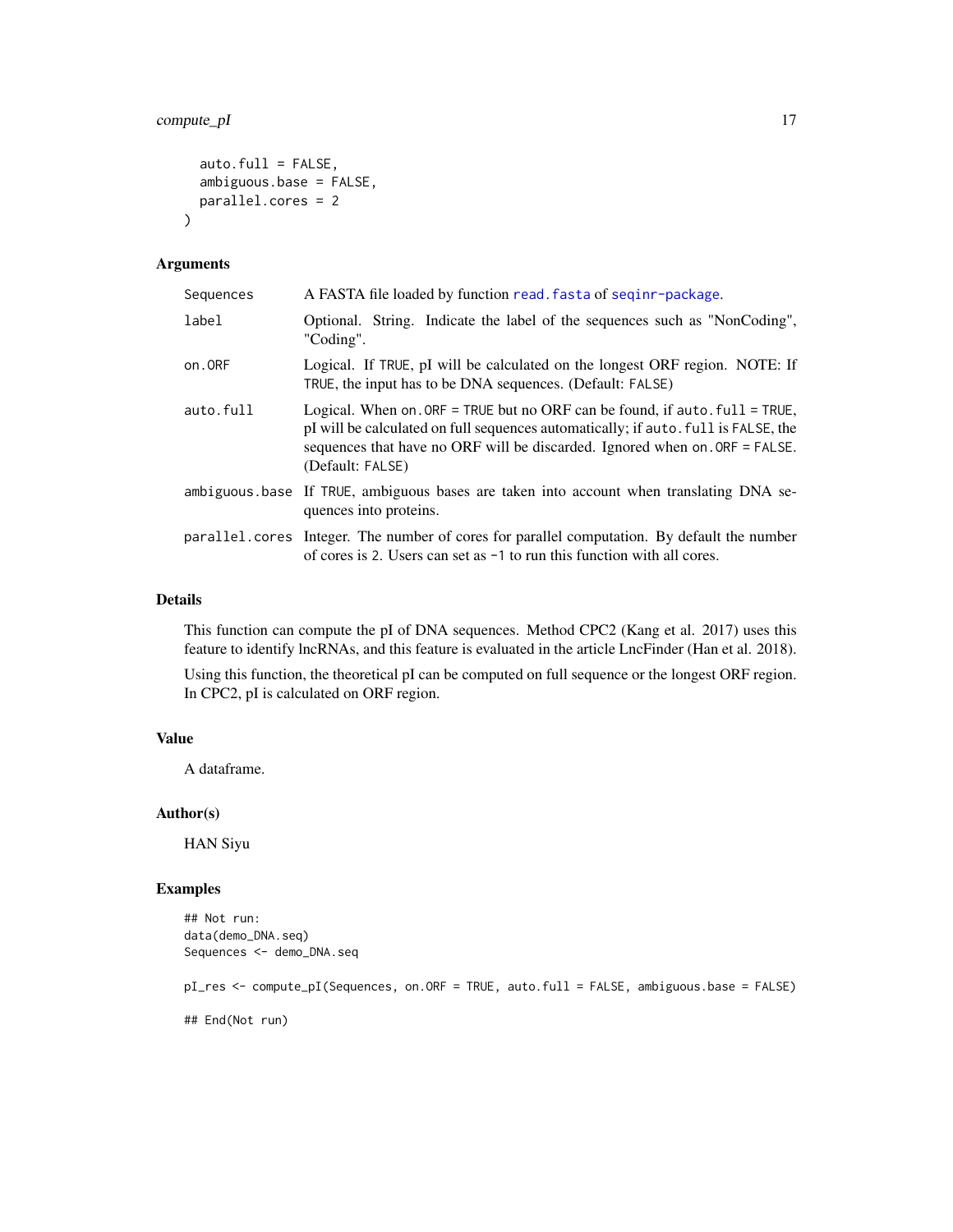<span id="page-17-0"></span>

#### Description

This dataset contains the features of 20 lncRNA sequences and 20 protein-coding sequences.

## Usage

data(demo\_dataset)

#### Format

A data frame with 40 rows and 20 variables: Label the class of the sequences ORF.Max.Len the length of the longest ORF ORF.Max.Cov the coverage of the longest ORF Seq.lnc.Dist Log-Distance.lncRNA Seq.pct.Dist Log-Distance.protein-coding transcripts Seq.Dist.Ratio Distance-Ratio.sequence Signal.Peak Signal as 1/3 position SNR Signal to noise ratio Signal.Min the minimum value of the top 10% power spectrum Signal.Q1 the quantile Q1 of the top 10% power spectrum Signal.Q2 the quantile Q2 of the top 10% power spectrum Signal.Max the maximum value of the top 10% power spectrum Dot\_lnc.dist Log-Distance.acguD.lncRNA Dot\_pct.dist Log-Distance.acguD.protein-coding transcripts Dot\_Dist.Ratio Distance-Ratio.acguD SS.lnc.dist Log-Distance.acgu-ACGU.lncRNA SS.pct.dist Log-Distance.acgu-ACGU.protein-coding transcripts SS.Dist.Ratio Distance-Ratio.acgu-ACGU MFE Minimum free energy UP.PCT Percentage of Unpair-Pair

## Source

Sequences are selected from GENCODE.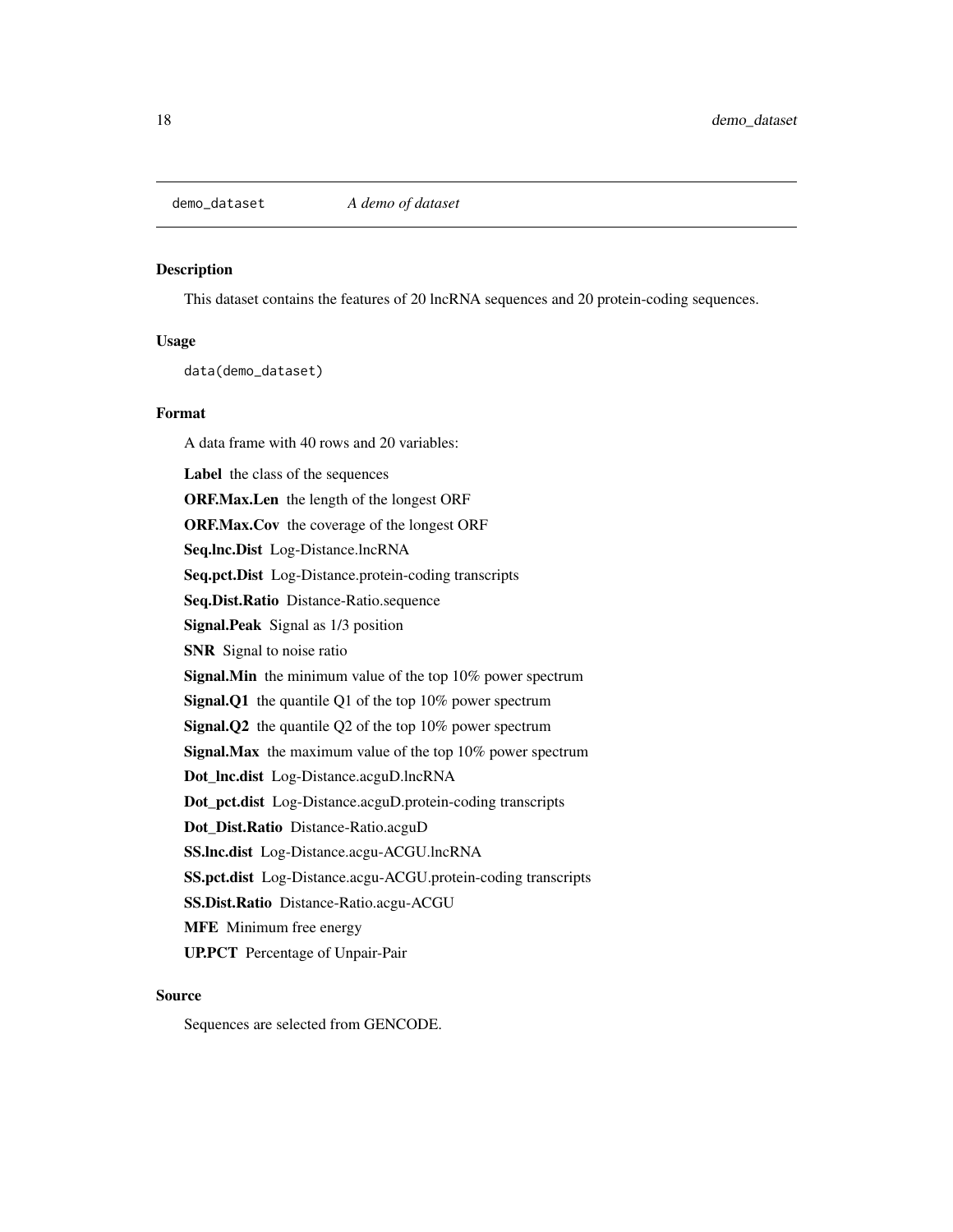<span id="page-18-0"></span>

## Description

This file contains 10 DNA sequences.

## Usage

data(demo\_DNA.seq)

## Format

A list contains 10 DNA sequences. The sequences are loaded by function [read.fasta](#page-0-0).

## Source

DNA sequences are selected from GENCODE.

demo\_SS.seq *A demo of secondary structure sequences*

## Description

This file contains 10 SS (Secondary Structure) sequences.

#### Usage

data(demo\_SS.seq)

## Format

A data frame with 3 rows and 10 variables:

The first row is RNA sequence; the second row is Dot-Bracket Notation of secondary structure sequences; the last row is minimum free energy (MFE).

## Source

DNA sequences are selected from GENCODE. Secondary structure of each sequence is obtained from program "RNAfold".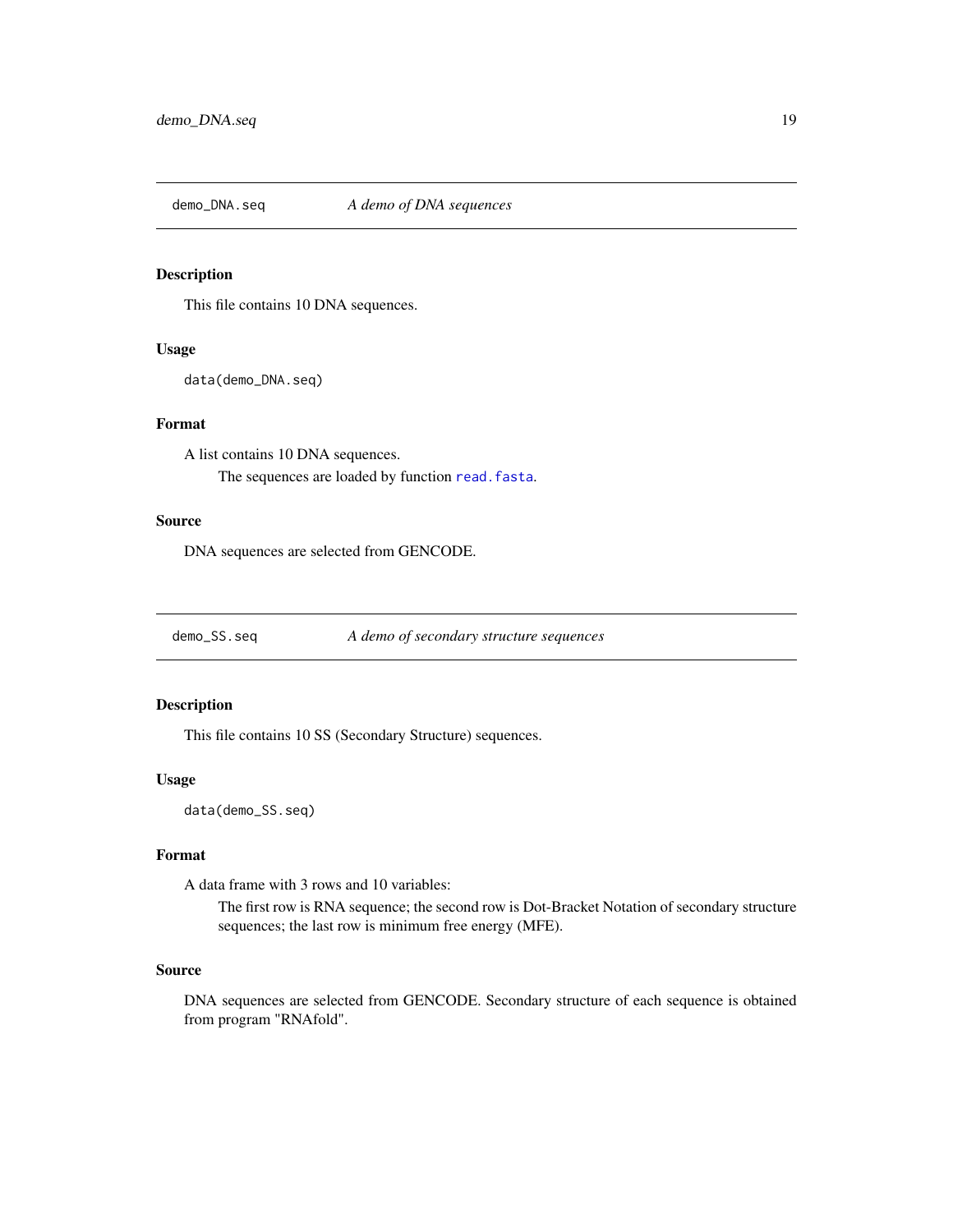<span id="page-19-1"></span><span id="page-19-0"></span>extract\_features *Extract the Features*

#### Description

This function can construct the dataset. This function is only used to extract the features, please use function [build\\_model](#page-1-1) to build new models.

## Usage

```
extract_features(
  Sequences,
  label = NULL,SS.features = FALSE,
  format = "DNA",frequencies.file = "human",
  parallel.cores = 2
)
```
#### Arguments

| Sequences        | mRNA sequences or long non-coding sequences. Can be a FASTA file loaded<br>by seqinr-package or secondary structure sequences (Dot-Bracket Notation)<br>obtained from function run_RNAfold. If Sequences are secondary structure<br>sequences file, parameter format should be defined as "SS". |
|------------------|-------------------------------------------------------------------------------------------------------------------------------------------------------------------------------------------------------------------------------------------------------------------------------------------------|
| label            | Optional. String. Indicate the label of the sequences such as "NonCoding",<br>"Coding".                                                                                                                                                                                                         |
| SS. features     | Logical. If SS. features = TRUE, secondary structure features will be extracted.<br>In this case, Sequences should be secondary structure sequences (Dot-Bracket<br>Notation) obtained from function run_RNAfold and parameter format should<br>be set as "SS".                                 |
| format           | String. Can be "DNA" or "SS". Define the format of Sequences. "DNA" for DNA<br>sequences and "SS" for secondary structure sequences. This parameter must be<br>set as "SS" when SS. features = TURE.                                                                                            |
| frequencies.file |                                                                                                                                                                                                                                                                                                 |
|                  | String or a list obtained from function make_frequencies. Input species name<br>"human", "mouse" or "wheat" to use pre-build frequencies files. Or assign a<br>users' own frequencies file (See function make_frequencies).                                                                     |
|                  | parallel.cores Integer. The number of cores for parallel computation. By default the number<br>of cores is 2. Users can set as $-1$ to run this function with all cores.                                                                                                                        |
|                  |                                                                                                                                                                                                                                                                                                 |

## Details

This function extracts the features and constructs the dataset.

Considering that it is time consuming to obtain secondary structure sequences, users can build the model only with features of sequence and EIIP (SS.features = FALSE). When SS.features =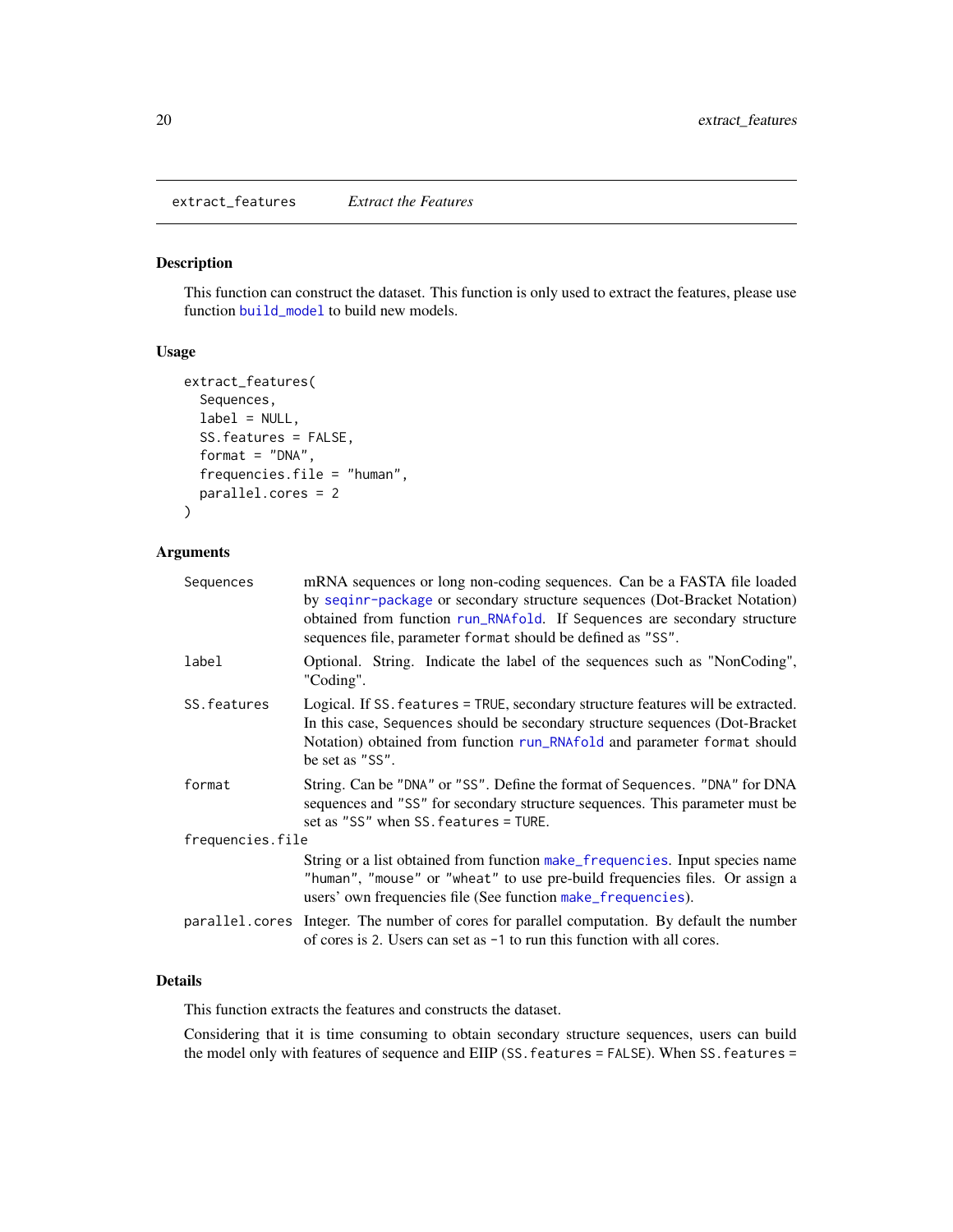#### extract\_features 21

TRUE, Sequences should be secondary structure sequences (Dot-Bracket Notation) obtained from function [run\\_RNAfold](#page-31-1) and parameter format should be set as "SS".

Please note that:

Secondary structure features (SS.features) can improve the performance when the species of unevaluated sequences is identical to the species of the sequences that used to build the model.

However, if users are trying to predict sequences with the model trained on other species, SS.features as TRUE may lead to low accuracy.

## Value

Returns a data.frame. 11 features when SS.features is FALSE, and 19 features when SS.features is TRUE.

#### Features

1. Features based on sequence: The length and coverage of the longest ORF (ORF.Max.Len and ORF.Max.Cov); Log-Distance.lncRNA (Seq.lnc.Dist); Log-Distance.protein-coding transcripts (Seq.pct.Dist); Distance-Ratio.sequence (Seq.Dist.Ratio). 2. Features based on EIIP (electron-ion interaction pseudopotential) value: Signal at 1/3 position (Signal.Peak); Signal to noise ratio (SNR); the minimum value of the top 10% power spectrum (Signal.Min); the quantile Q1 and Q2 of the top 10% power spectrum (Singal.Q1 and Signal.Q2) the maximum value of the top 10% power spectrum (Signal.Max). 3. Features based on secondary structure sequence: Log-Distance.acguD.lncRNA (Dot\_lnc.dist); Log-Distance.acguD.protein-coding transcripts (Dot\_pct.dist); Distance-Ratio.acguD (Dot\_Dist.Ratio); Log-Distance.acgu-ACGU.lncRNA (SS.lnc.dist); Log-Distance.acgu-ACGU.protein-coding transcripts (SS.pct.dist); Distance-Ratio.acgu-ACGU (SS.Dist.Ratio); Minimum free energy (MFE);

Percentage of Unpair-Pair (UP.PCT)

#### References

Siyu Han, Yanchun Liang, Qin Ma, Yangyi Xu, Yu Zhang, Wei Du, Cankun Wang & Ying Li. LncFinder: an integrated platform for long non-coding RNA identification utilizing sequence intrinsic composition, structural information, and physicochemical property. *Briefings in Bioinformatics*, 2019, 20(6):2009-2027.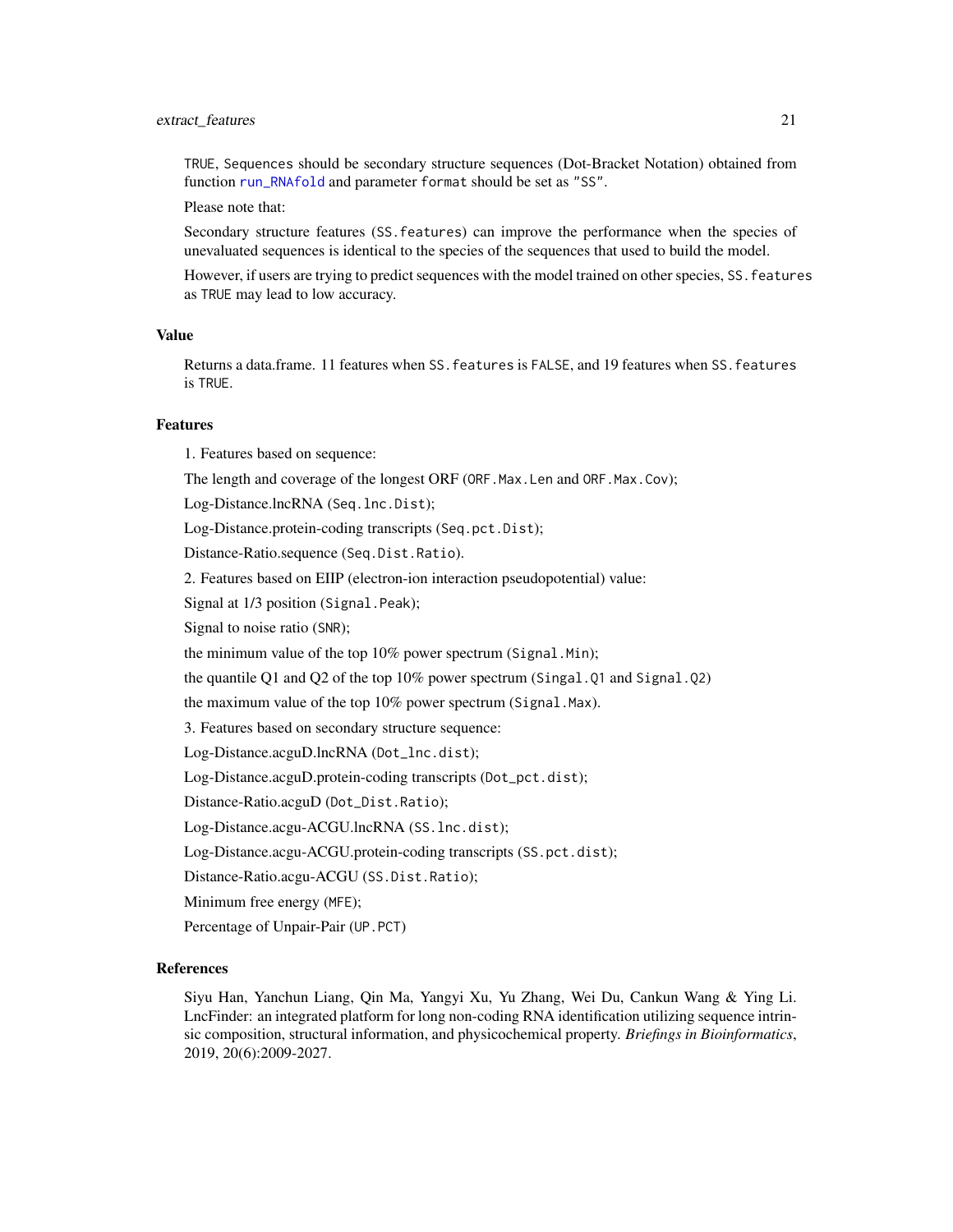#### <span id="page-21-0"></span>Author(s)

HAN Siyu

#### See Also

[svm\\_tune](#page-34-1), [build\\_model](#page-1-1), [make\\_frequencies](#page-24-1), [run\\_RNAfold](#page-31-1), [read\\_SS](#page-29-1).

#### Examples

```
## Not run:
data(demo_DNA.seq)
Seqs <- demo_DNA.seq
```

```
### Extract features with pre-build frequencies.file:
my_features <- extract_features(Seqs, label = "Class.of.the.Sequences",
                                SS.features = FALSE, format = "DNA",
                                frequencies.file = "mouse",
                                parallel.cores = 2)
```
### Use your own frequencies file by assign frequencies list to parameter ### "frequencies.file".

## End(Not run)

find\_orfs *Find ORFs*

#### Description

This function can find all the ORFs in one sequence.

#### Usage

```
find_orfs(OneSeq, reverse.strand = FALSE, max.only = TRUE)
```
## Arguments

| OneSeg  | Is one sequence. Can be a FASTA file read by package "seqinr" seqinr-package    |
|---------|---------------------------------------------------------------------------------|
|         | or just a string.                                                               |
|         | reverse, strand Logical, Whether find ORF on the reverse strand. Default: FALSE |
| max.out | Logical. If TRUE, only the longest ORF will be returned. Default: TRUE          |

## Details

This function can extract ORFs of one sequence. It returns ORF region, length and coverage of the longest ORF when max.only = TRUE or ORF region, start position, end position, length and coverage of all the ORFs when max.only = FALSE. Coverage is the the ratio of the ORF to transcript length. If reverse.strand = TRUE, ORF will also be found on reverse strand.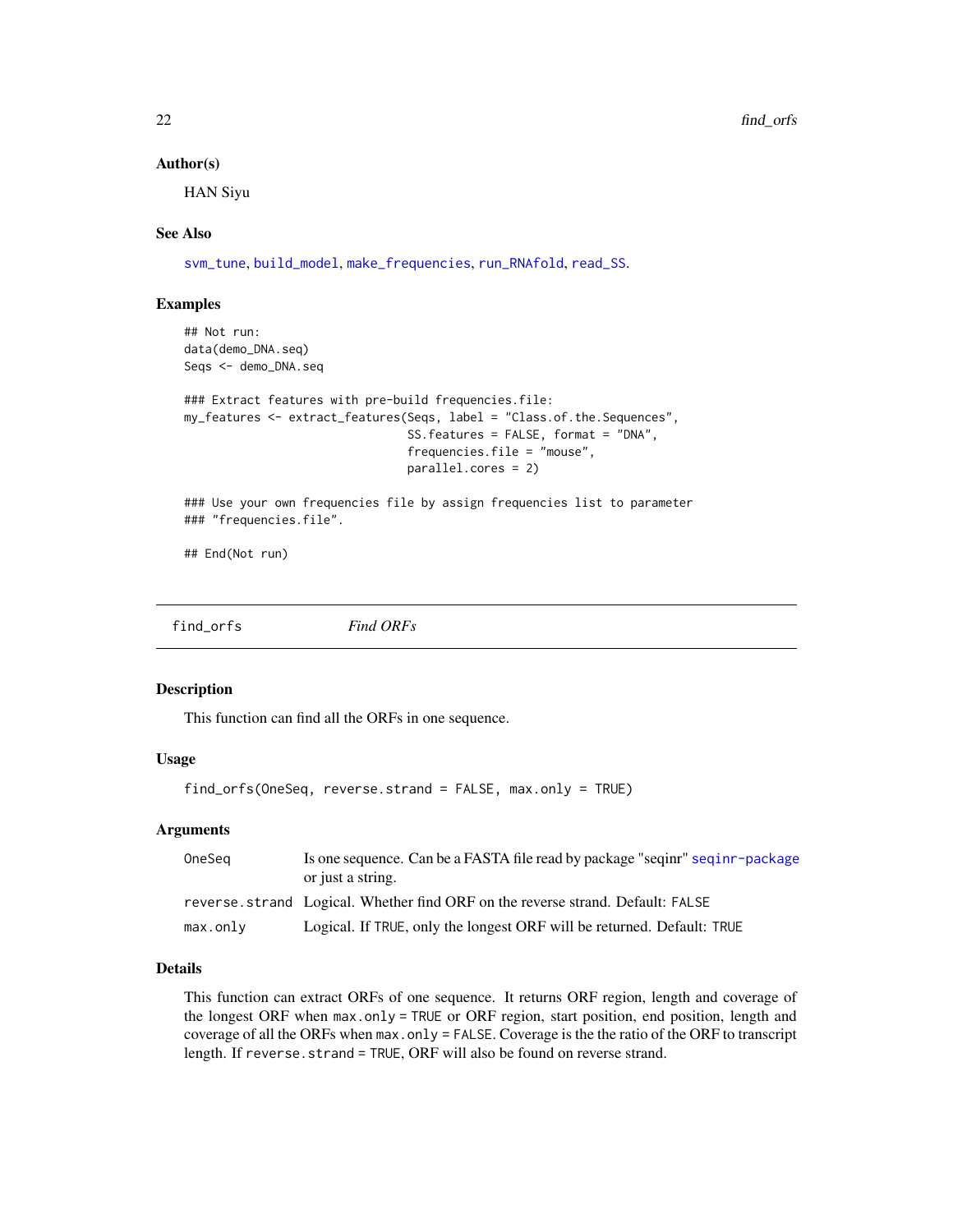#### <span id="page-22-0"></span>lnc\_finder 23

#### Value

If max.only = TRUE, the function returns a list which consists the ORF region (ORF.Max.Seq), length (ORF.Max.Len) and coverage (ORF.Max.Cov) of the longest ORF. If max.only = FALSE, the function returns a dataframe which consists all the ORF sequences.

#### Author(s)

HAN Siyu

#### Examples

```
### For one sequence:
OneSeq <- c("cccatgcccagctagtaagcttagcc")
orf.info_1 <- find_orfs(OneSeq, reverse.strand = TRUE, max.only = FALSE)
### For a FASTA file contains several sequences:
## Not run:
### Use "read.fasta" function of package "seqinr" to read a FASTA file:
Seqs <- seqinr::read.fasta(file =
"http://www.ncbi.nlm.nih.gov/WebSub/html/help/sample_files/nucleotide-sample.txt")
## End(Not run)
### Or just try to use our data "demo_DNA.seq"
data(demo_DNA.seq)
Seqs <- demo_DNA.seq
### Use apply function to find the longest ORF:
orf.info_2 <- sapply(Seqs, find_orfs, reverse.strand = FALSE, max.only = FALSE)
```
<span id="page-22-1"></span>lnc\_finder *Long Non-coding RNA Identification*

#### Description

This function is used to predict sequences are non-coding transcripts or protein-coding transcripts.

#### Usage

```
lnc_finder(
  Sequences,
  SS.features = FALSE,
  format = "DNA",
  frequencies.file = "human",svm.model = "human",
 parallel.cores = 2
)
```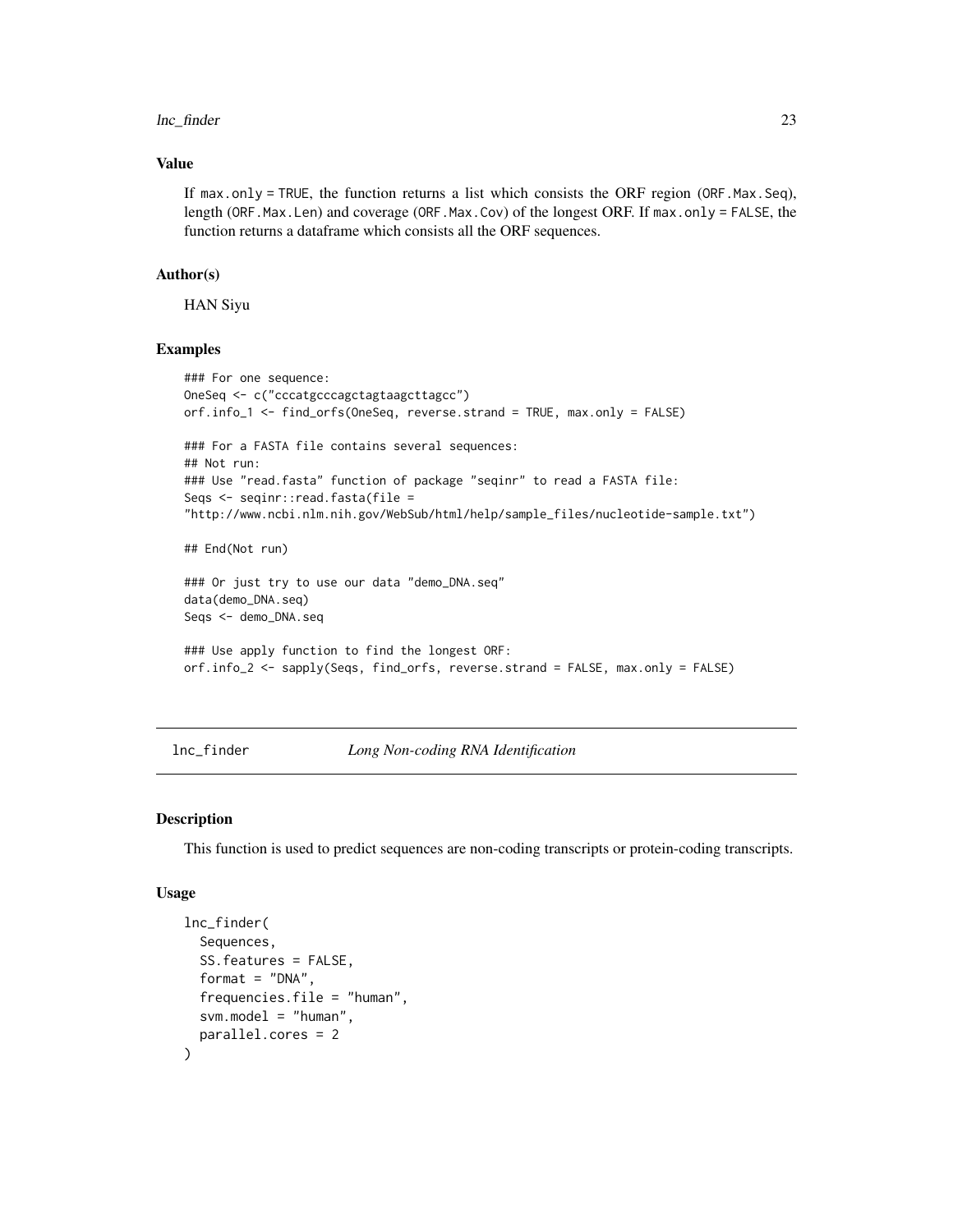#### <span id="page-23-0"></span>**Arguments**

| secondary structure sequences (Dot-Bracket Notation) obtained from function<br>run_RNAfold. If Sequences is secondary structure sequences file, parameter   |  |
|-------------------------------------------------------------------------------------------------------------------------------------------------------------|--|
| Logical. If SS. features = TRUE, secondary structure features will be used.                                                                                 |  |
| String. Define the format of the Sequences. Can be "DNA" or "SS". "DNA" for                                                                                 |  |
| frequencies.file                                                                                                                                            |  |
| String or a list obtained from function make_frequencies. Input species name<br>"human", "mouse" or "wheat" to use pre-build frequencies files. Or assign a |  |
| String or a svm model obtained from function build_model or svm_tune. Input<br>species name "human", "mouse" or "wheat" to use pre-build models. Or assign  |  |
| parallel.cores Integer. The number of cores for parallel computation. By default the number                                                                 |  |
|                                                                                                                                                             |  |

## Details

Considering that it is time consuming to obtain secondary structure sequences, users can input nucleotide sequences and predict these sequences without secondary structure features (Set SS.features as FALSE).

Please note that:

SS.features can improve the performance when the species of unevaluated sequences is identical to the species of the sequences that used to build the model.

However, if users are trying to predict sequences with the model trained on other species, SS.features may lead to low accuracy.

For the details of frequencies.file, please refer to function [make\\_frequencies](#page-24-1).

For the details of the features, please refer to function [extract\\_features](#page-19-1).

#### Value

Returns a data.frame. Including the results of prediction (Pred); coding potential (Coding.Potential) and the features. For the details of the features, please refer to function [extract\\_features](#page-19-1).

## References

Siyu Han, Yanchun Liang, Qin Ma, Yangyi Xu, Yu Zhang, Wei Du, Cankun Wang & Ying Li. LncFinder: an integrated platform for long non-coding RNA identification utilizing sequence intrinsic composition, structural information, and physicochemical property. *Briefings in Bioinformatics*, 2019, 20(6):2009-2027.

## Author(s)

HAN Siyu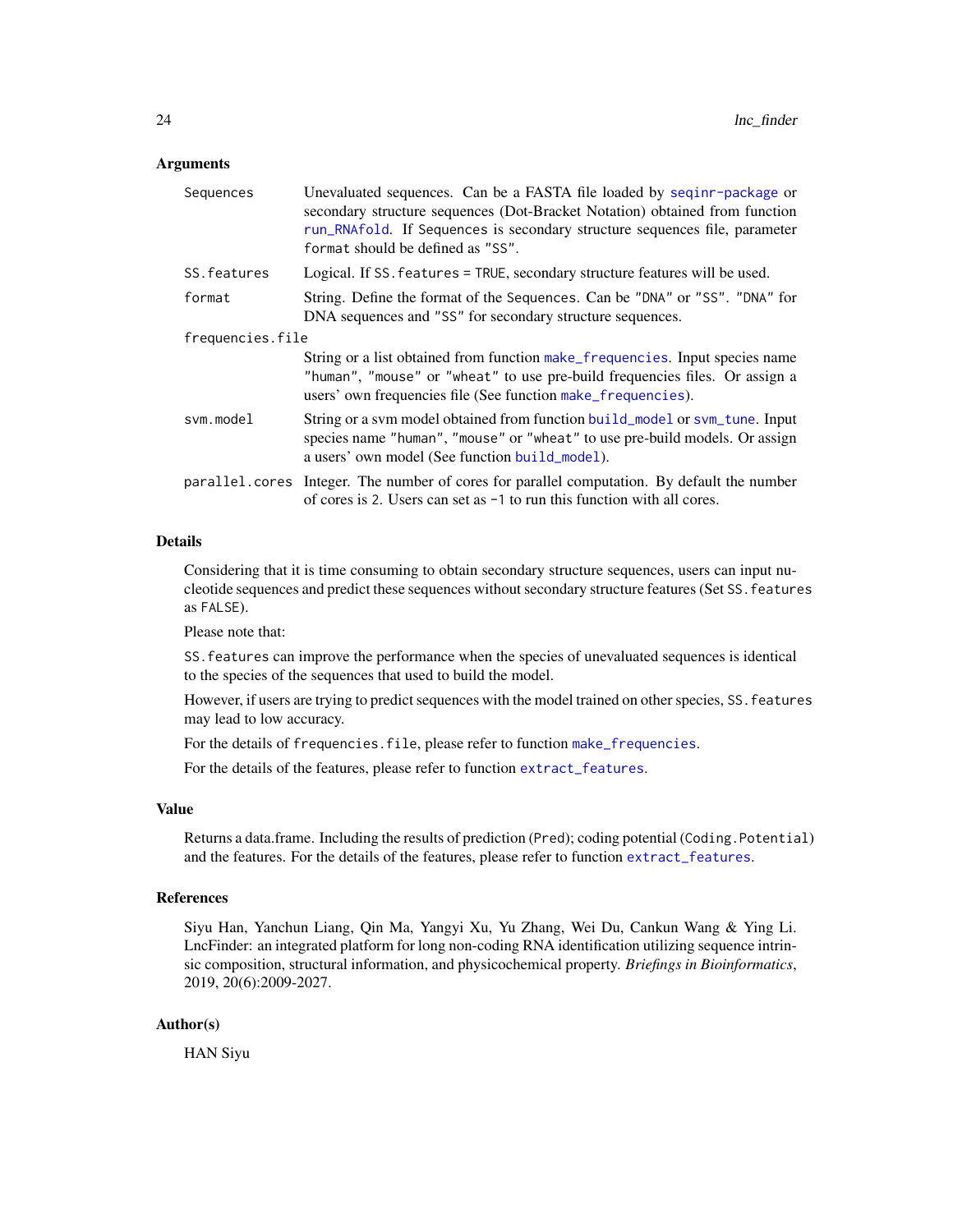<span id="page-24-0"></span>make\_frequencies 25

#### See Also

[build\\_model](#page-1-1), [make\\_frequencies](#page-24-1), [extract\\_features](#page-19-1), [run\\_RNAfold](#page-31-1), [read\\_SS](#page-29-1).

#### Examples

```
## Not run:
data(demo_DNA.seq)
Seqs <- demo_DNA.seq
### Input one sequence:
OneSeq <- Seqs[1]
result_1 <- lnc_finder(OneSeq, SS.features = FALSE, format = "DNA",
                       frequencies.file = "human", svm.mode1 = "human",
                       parallel.cores = 2)
### Or several sequences:
data(demo_SS.seq)
Seqs <- demo_SS.seq
result_2 <- lnc_finder(Seqs, SS.features = TRUE, format = "SS",
                       frequencies.file = "mouse", svm.model = "mouse",
                       parallel.cores = 2)
### A complete work flow:
### Calculate second structure on Windows OS,
RNAfold.path <- '"E:/Program Files/ViennaRNA/RNAfold.exe"'
SS.seq <- run_RNAfold(Seqs, RNAfold.path = RNAfold.path, parallel.cores = 2)
### Predict the sequences with secondary structure features,
result_2 <- lnc_finder(SS.seq, SS.features = TRUE, format = "SS",
                       frequencies.file = "mouse", svm.model = "mouse",
                       parallel.cores = 2)
### Predict sequences with your own model by assigning a new svm.model and
### frequencies.file to parameters "svm.model" and "frequencies.file"
## End(Not run)
```
<span id="page-24-1"></span>make\_frequencies *Make the frequencies file for new classifier construction*

#### Description

This function is used to calculate the frequencies of lncRNAs, CDs, and secondary structure sequences. The frequencies file can be used to build the classifier using function [extract\\_features](#page-19-1). Functions make\_frequencies and extract\_features are useful when users are trying to build their own model.

NOTE: Function make\_frequencies makes the frequencies file for building the classifiers of LncFinder method. If users need to calculate Logarithm-Distance, Euclidean-Distance, and hexamer score, the frequencies file need to be computed using function [make\\_referFreq](#page-27-1).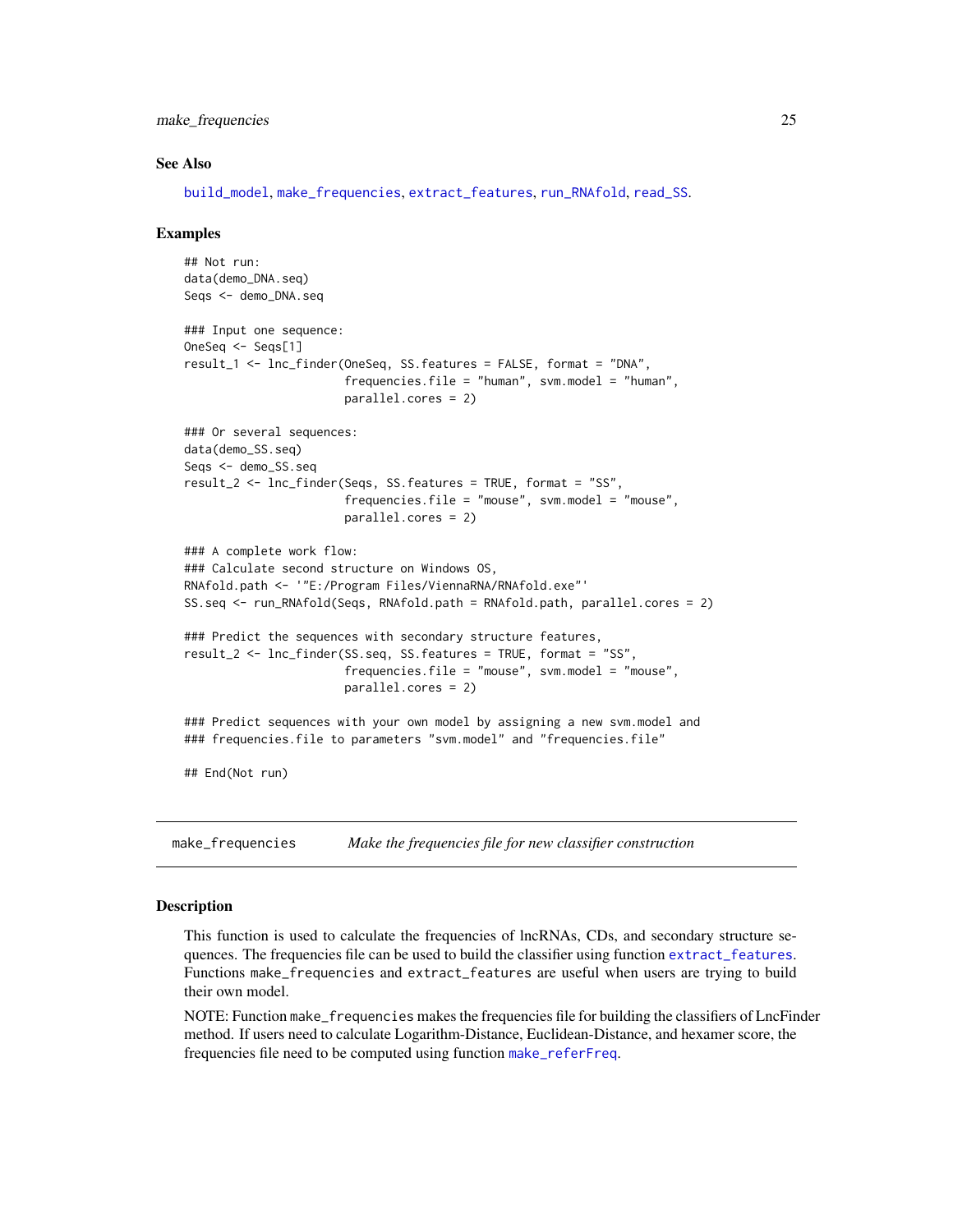## Usage

```
make_frequencies(
  cds.seq,
  mRNA.seq,
  lncRNA.seq,
  SS.features = FALSE,
  cds.format = "DNA",
  lnc.format = "DNA",
  check.cds = TRUE,
  ignore.illegal = TRUE
\mathcal{L}
```
## Arguments

| cds.seq      | Coding sequences (mRNA without UTRs). Can be a FASTA file loaded by<br>seqinr-package or secondary structure sequences (Dot-Bracket Notation) ob-<br>tained form function run_RNAfold. CDs are used to calculate hexamer frequen-<br>cies of nucleotide sequences, thus secondary structure is not needed. Parameter<br>cds. format should be "SS" when input is secondary structure sequences. (See<br>details for more information.) |
|--------------|----------------------------------------------------------------------------------------------------------------------------------------------------------------------------------------------------------------------------------------------------------------------------------------------------------------------------------------------------------------------------------------------------------------------------------------|
| mRNA.seq     | mRNA sequences with Dot-Bracket Notation. The secondary structure sequences<br>can be obtained from function run_RNAfold. mRNA sequences are used to cal-<br>culate the frequencies of acgu-ACGU and a acguD (see details), thus, mRNA<br>sequences are required only when SS. features = TRUE.                                                                                                                                        |
| lncRNA.seq   | Long non-coding RNA sequences. Can be a FASTA file loaded by seqinr-package<br>or secondary structure sequences (Dot-Bracket Notation) obtained from function<br>run_RNAfold. If SS. features = TRUE, lncRNA. seq must be RNA sequences<br>with secondary structure sequences and parameter lnc. format should be de-<br>fined as "SS".                                                                                                |
| SS. features | Logical. If SS. features = TRUE, frequencies of secondary structure will also<br>be calculated and the model can be built with secondary structure features. In<br>this case, mRNA. seq and 1ncRNA. seq should be secondary structure sequences.                                                                                                                                                                                       |
| cds.format   | String. Define the format of the sequences of cds.seq. Can be "DNA" or "SS".<br>"DNA" for DNA sequences and "SS" for secondary structure sequences.                                                                                                                                                                                                                                                                                    |
| lnc.format   | String. Define the format of lncRNAs (lncRNA.seq). Can be "DNA" or "SS".<br>"DNA" for DNA sequences and "SS" for secondary structure sequences. This<br>parameter must be defined as "SS" when SS. features = TURE.                                                                                                                                                                                                                    |
| check.cds    | Logical. Incomplete CDs can lead to a false shift and a inaccurate hexamer<br>frequencies. When check.cds = TRUE, hexamer frequencies will be calculated<br>on the longest ORF. This parameter is strongly recommended to set as TRUE<br>when mRNA is used as CDs.                                                                                                                                                                     |
|              | ignore.illegal Logical. If TRUE, the sequences with non-nucleotide characters (nucleotide char-<br>acters: "a", "c", "g", "t") will be ignored when calculating hexamer frequencies.                                                                                                                                                                                                                                                   |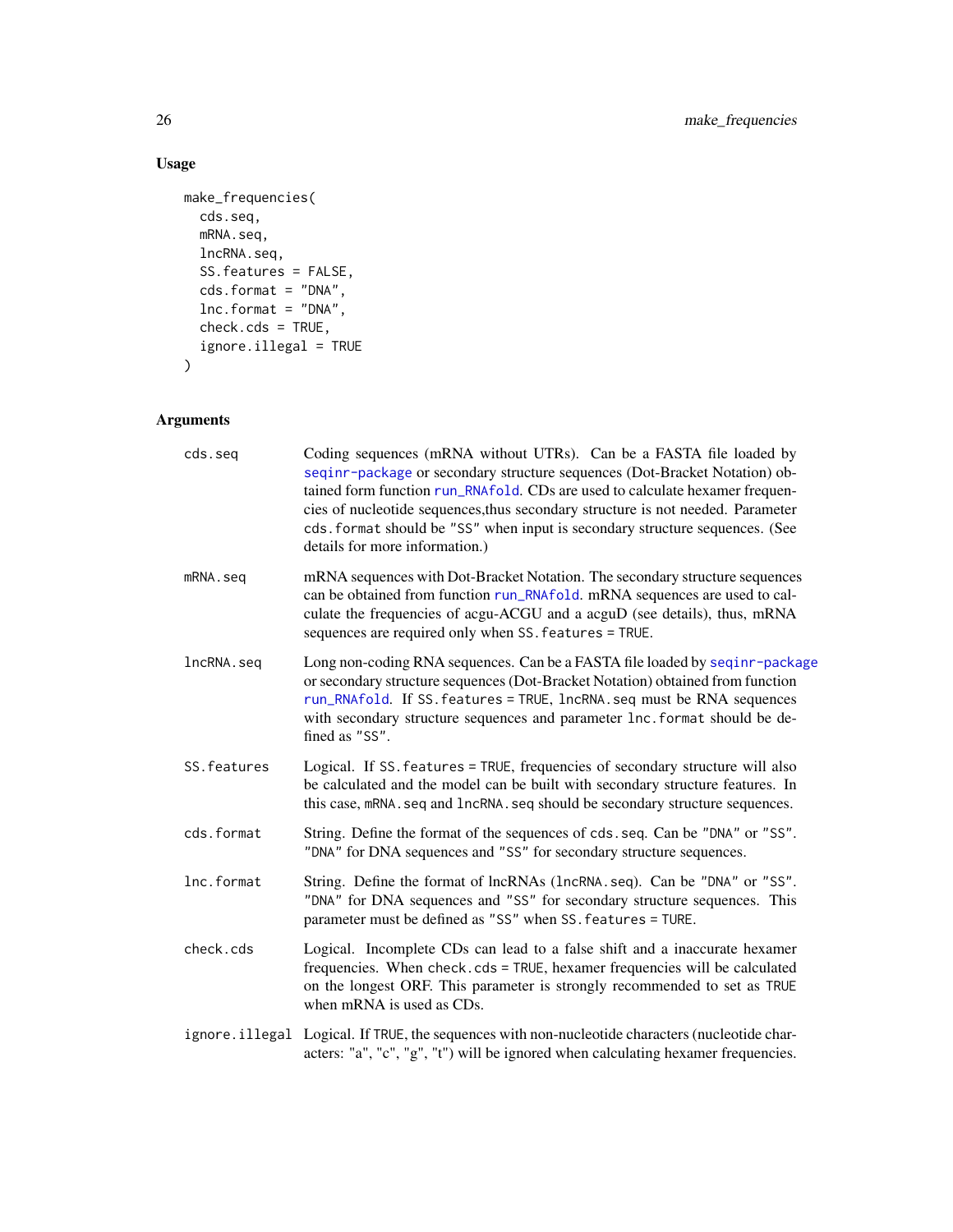#### Details

This function is used to make frequencies file for LncFinder method. This file is needed when users are trying to build their own model.

In order to achieve high accuracy, mRNA should not be regarded as CDs and assigned to parameter cds.seq. However, CDs of some species may be insufficient for calculating frequencies, and mR-NAs can be regarded as CDs with parameter check.cds = TRUE. In this case, hexamer frequencies will be calculated on ORF region.

Considering that it is time consuming to obtain secondary structure sequences, users can only provide nucleotide sequences and build a model without secondary structure features (SS. features = FALSE). If users want to build a model with secondary structure features, parameter SS.features should be set as TRUE. At the same time, the format of the sequences of mRNA, seq and lnc.seq should be secondary structure sequences (Dot-Bracket Notation). Secondary structure sequences can be obtained by function [run\\_RNAfold](#page-31-1).

Please note that:

SS.features can improve the performance when the species of unevaluated sequences is identical to the species of the sequences that used to build the model.

However, if users are trying to predict sequences with the model trained on other species, SS.features may lead to low accuracy.

The frequencies file consists three groups: Hexamer Frequencies; acgu-ACGU Frequencies and acguD Frequencies.

Hexamer Frequencies are calculated on the original nucleotide sequences by employing *k*-mer scheme  $(k = 6)$ , and the sliding window will slide 3 nt each step.

For any secondary structure sequences (Dot-Bracket Notation), if one position is a dot, the corresponding nucleotide of the RNA sequence will be replaced with character "D", acguD Frequencies are the *k*-mer frequencies  $(k = 4)$  calculated on this new sequences.

Similarly, for any secondary structure sequences (Dot-Bracket Notation), if one position is "(" or ")", the corresponding nucleotide of the RNA sequence will be replaced with upper case ("A", "C", "G", "U").

A brief example,

DNA Sequence:  $5'-t$  a c a g t t a t g  $-3'$ RNA Sequence: 5'-u a c a g u u a u g -3' Dot-Bracket Sequence: 5' – . . . . ( ( ( ( (  $(-3)$ '  $acguD Sequence: \{ D,D,D,g,u,u,a,u,g \}$  $a$ cgu-ACGU Sequence: { $u$ , a, c, a, G, U, U, A, U, G }

#### Value

Returns a list which consists the frequencies of protein-coding sequences and non-coding sequences.

#### References

Siyu Han, Yanchun Liang, Qin Ma, Yangyi Xu, Yu Zhang, Wei Du, Cankun Wang & Ying Li. LncFinder: an integrated platform for long non-coding RNA identification utilizing sequence intrinsic composition, structural information, and physicochemical property. *Briefings in Bioinformatics*, 2019, 20(6):2009-2027.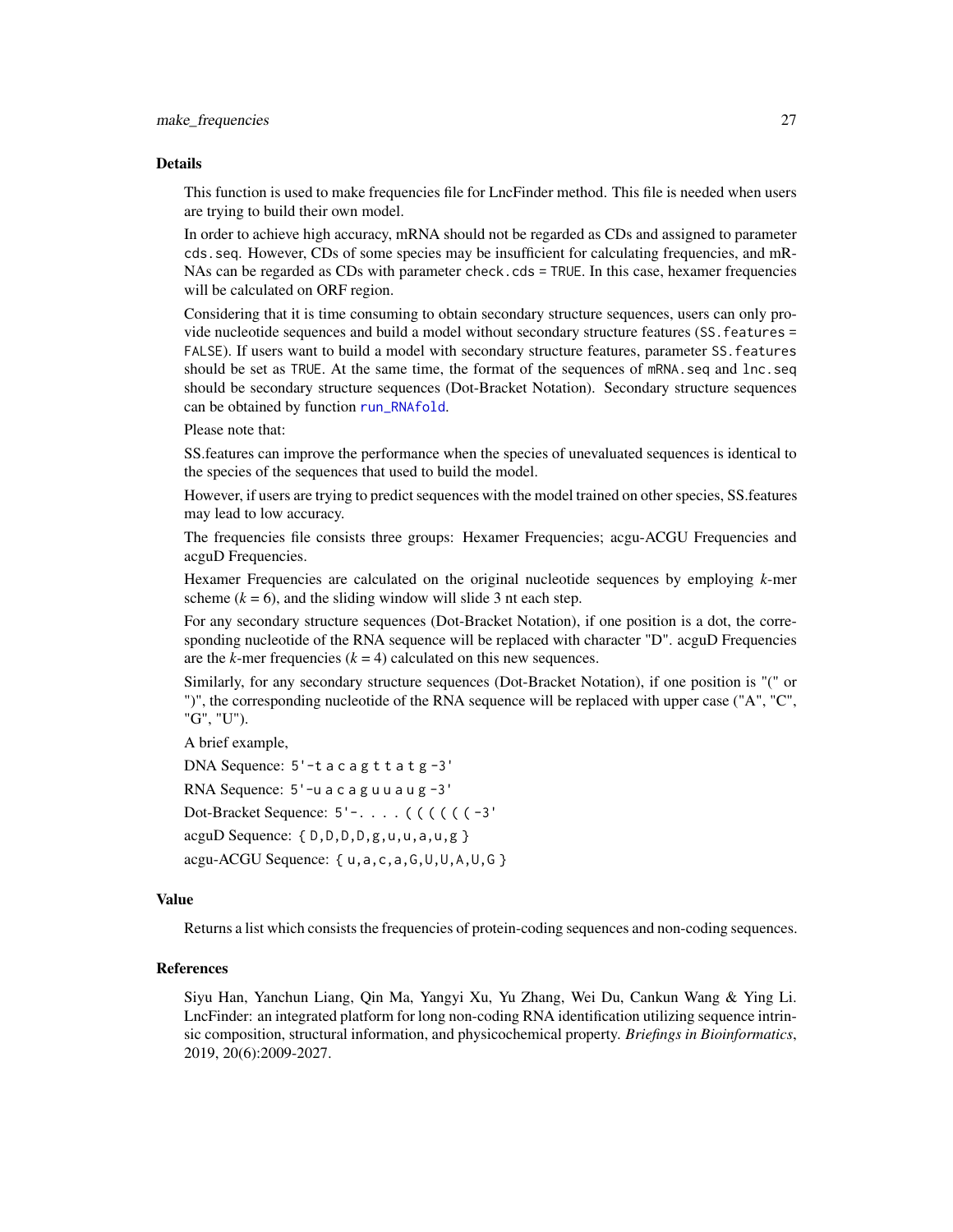#### Author(s)

HAN Siyu

## See Also

[run\\_RNAfold](#page-31-1), [read\\_SS](#page-29-1), [build\\_model](#page-1-1), [extract\\_features](#page-19-1), [make\\_referFreq](#page-27-1).

#### Examples

### Only for examples: data(demo\_DNA.seq) Seqs <- demo\_DNA.seq

```
## Not run:
### Obtain the secondary structure sequences (Windows OS):
RNAfold.path <- '"E:/Program Files/ViennaRNA/RNAfold.exe"'
SS.seq <- run_RNAfold(Seqs, RNAfold.path = RNAfold.path, parallel.cores = 2)
### Make frequencies file with secondary strucutre features,
my_file_1 <- make_frequencies(cds.seq = SS.seq, mRNA.seq = SS.seq,
                              lncRNA.seq = SS.seq, SS.features = TRUE,
                              cds.format = "SS", lnc.format = "SS",
                              check.cds = TRUE, ignore.illegal = FALSE)
## End(Not run)
### Make frequencies file without secondary strucutre features,
my_file_2 <- make_frequencies(cds.seq = Seqs, lncRNA.seq = Seqs,
                              SS.features = FALSE, cds.format = "DNA",
                              lnc.format = "DNA", check.cds = TRUE,
                              ignore.illegal = FALSE)
### The input of cds.seq and lncRNA.seq can also be secondary structure
### sequences when SS.features = FALSE, such as,
data(demp_SS.seq)
SS.seq <- demo_SS.seq
my_file_3 <- make_frequencies(cds.seq = SS.seq, lncRNA.seq = Seqs,
                              SS.features = FALSE, cds.format = "SS",
                              lnc.format = "DNA", check.cds = TRUE,
                              ignore.illegal = FALSE)
```
<span id="page-27-1"></span>make\_referFreq *Make Frequencies File for Log.Dist, Euc.Dist, and hexamer score*

#### Description

This function is used to calculate the frequencies of lncRNAs and CDs. The Frequencies file can be used to calculate Logarithm-Distance ([compute\\_LogDistance](#page-13-1)), Euclidean-Distance ([compute\\_EucDistance](#page-5-1)), and hexamer score ([compute\\_hexamerScore](#page-10-1)).

<span id="page-27-0"></span>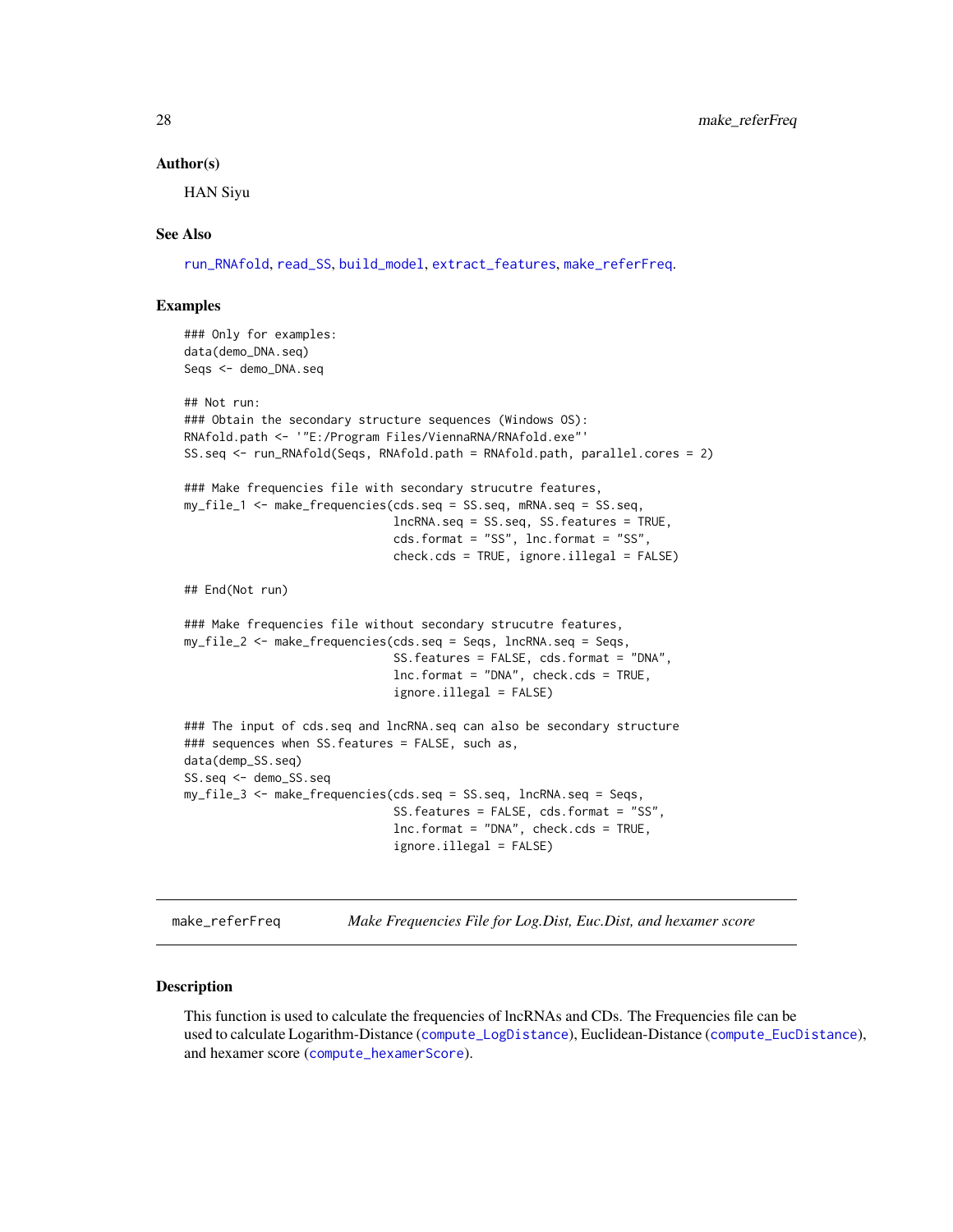## <span id="page-28-0"></span>make\_referFreq 29

NOTE: If users need to make frequencies file to build new LncFinder classifier using function [extract\\_features](#page-19-1), please refer to function make\_frequencies.

#### Usage

```
make_referFreq(
  cds.seq,
  lncRNA.seq,
  k = 6,
  step = 1,
  alphabet = c("a", "c", "g", "t"),
  on.orf = TRUE,
  ignore.illegal = TRUE
)
```
#### Arguments

| cds.seg    | Coding sequences (mRNA without UTRs). Can be a FASTA file loaded by<br>seginr-package.                                                                                                                                                                                                                                                  |
|------------|-----------------------------------------------------------------------------------------------------------------------------------------------------------------------------------------------------------------------------------------------------------------------------------------------------------------------------------------|
| lncRNA.seq | Long non-coding RNA sequences. Can be a FASTA file loaded by seqinr-package.                                                                                                                                                                                                                                                            |
| k          | An integer that indicates the sliding window size. (Default: 6)                                                                                                                                                                                                                                                                         |
| step       | Integer defaulting to 1 for the window step.                                                                                                                                                                                                                                                                                            |
| alphabet   | A vector of single characters that specify the different character of the sequence.<br>(Default: alphabet = $c("a", "c", "g", "t"))$ )                                                                                                                                                                                                  |
| on.orf     | Logical. Incomplete CDs can lead to a false shift and a inaccurate hexamer<br>frequencies. When on or f = TRUE, the frequencies will be calculated on the<br>longest ORF. This parameter is strongly recommended to set as TRUE when<br>mRNA is used as CDs. Only available when alphabet = $c("a", "c", "g", "t").$<br>(Default: TRUE) |
|            | ignore illegal Logical. If TRUE, the sequences with non-nucleotide characters (nucleotide char-<br>acters: "a", "c", "g", "t") will be ignored when calculating the frequencies. Only<br>available when $alpha$ lphabet = $c("a", "c", "g", "t").$ (Default: TRUE)                                                                      |

## Details

This function is used to make frequencies file for the computation of Logarithm-Distance ([compute\\_LogDistance](#page-13-1)), Euclidean-Distance ([compute\\_EucDistance](#page-5-1)), and hexamer score ([compute\\_hexamerScore](#page-10-1)).

In order to achieve high accuracy, mRNA should not be regarded as CDs and assigned to parameter cds.seq. However, CDs of some species may be insufficient for calculating frequencies. In that case, mRNAs can be regarded as CDs with parameter on.orf = TRUE, and the frequencies will be calculated on ORF region. If on.orf = TRUE, users can set step = 3 to simulate the translation process.

#### Value

Returns a list which consists the frequencies of protein-coding sequences and non-coding sequences.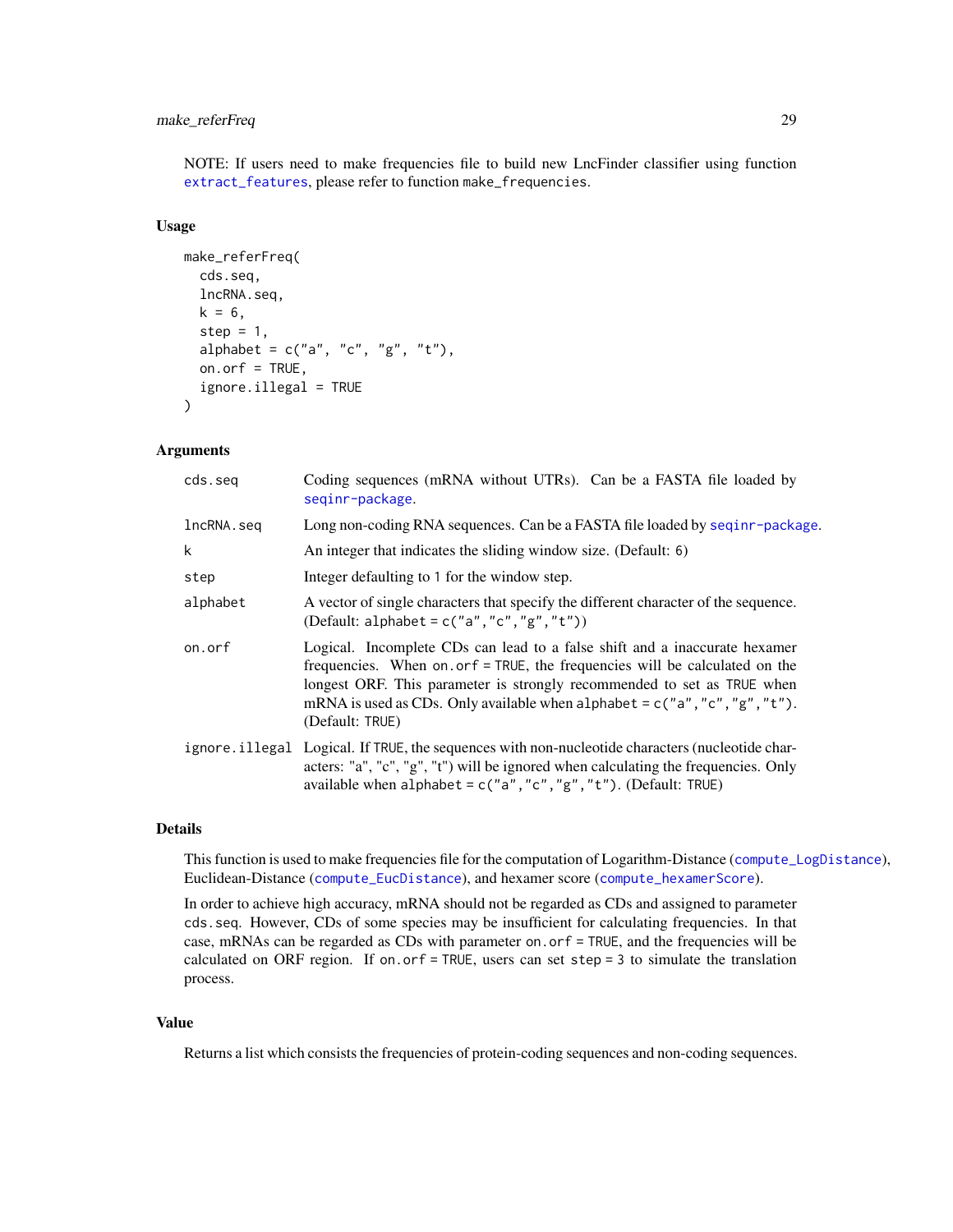#### <span id="page-29-0"></span>References

Siyu Han, Yanchun Liang, Qin Ma, Yangyi Xu, Yu Zhang, Wei Du, Cankun Wang & Ying Li. LncFinder: an integrated platform for long non-coding RNA identification utilizing sequence intrinsic composition, structural information, and physicochemical property. *Briefings in Bioinformatics*, 2019, 20(6):2009-2027.

## Author(s)

HAN Siyu

## See Also

[make\\_frequencies](#page-24-1), [compute\\_LogDistance](#page-13-1), [compute\\_EucDistance](#page-5-1), [compute\\_hexamerScore](#page-10-1).

#### Examples

```
## Not run:
Seqs <- seqinr::read.fasta(file =
"http://www.ncbi.nlm.nih.gov/WebSub/html/help/sample_files/nucleotide-sample.txt")
referFreq \leq make_referFreq(cds.seq = Seqs, lncRNA.seq = Seqs, k = 6, step = 1,
                            alphabet = c("a", "c", "g", "t"), on.on.orf = TRUE,
                            ignore.illegal = TRUE)
```
## End(Not run)

<span id="page-29-1"></span>read\_SS *Read Secondary Structure Information*

## **Description**

This function can read secondary structure information from your own file instead of obtaining from function [run\\_RNAfold](#page-31-1). This function will be useful if users have had secondary structure sequences (Dot-Bracket Notation).

#### Usage

```
read_SS(
  oneFile.loc,
  seqRNA.loc,
  seqSS.loc,
  separateFile = TRUE,
  widthME = TRUE)
```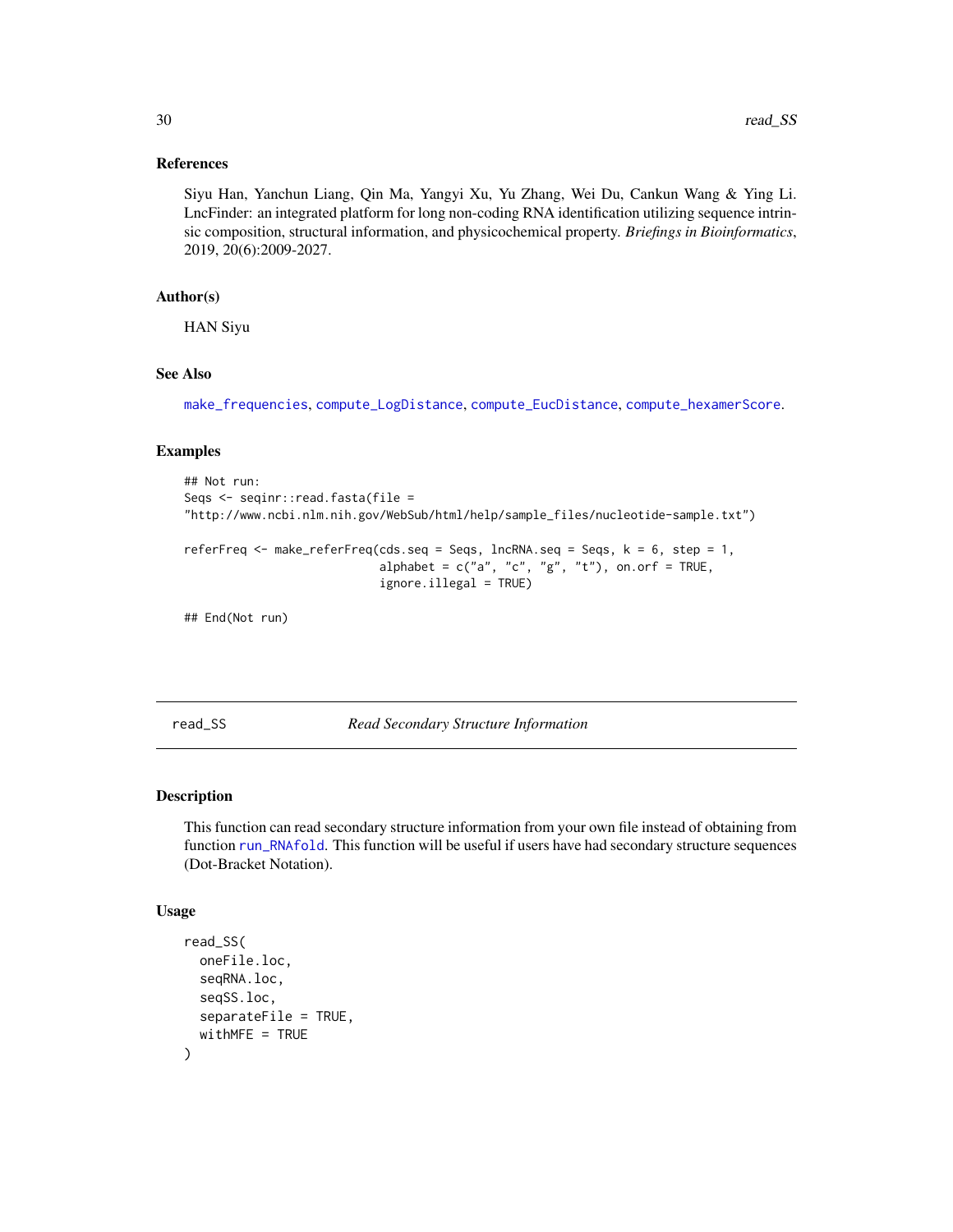#### read\_SS 31

#### Arguments

| oneFile.loc  | String. The location of your sequence file. This file should contains one (and<br>only one) RNA sequence and its secondary structure sequence in Dot-Bracket<br>Notation. This parameter needs to be defined only when separate File = FALSE.<br>See Details for more information.                                                                                                                                                                                                  |
|--------------|-------------------------------------------------------------------------------------------------------------------------------------------------------------------------------------------------------------------------------------------------------------------------------------------------------------------------------------------------------------------------------------------------------------------------------------------------------------------------------------|
| seqRNA.loc   | String. The location of your RNA sequences file (FASTA format). If your RNA<br>sequences and secondary structure sequences are in two files, you need to define<br>the locations of two files respectively. And the files with multiple sequences<br>are supported for this option. This parameter needs to be defined only when<br>separateFile is TRUE. Location of secondary structure sequences file is also<br>needed (parameter seqSS.loc). See Details for more information. |
| segSS.loc    | String. The location of your secondary structure sequences file (FASTA format).                                                                                                                                                                                                                                                                                                                                                                                                     |
| separateFile | Logical. Your RNA sequence(s) and secondary structure sequence(s) are in sep-<br>arate files? If separateFile = FALSE, your file should have one (and only one)<br>RNA sequence and its secondary structure sequence. No limit when separateFile<br>$=$ TRUE.                                                                                                                                                                                                                       |
| withMFE      | Logical. Whether MFE is provided at the end of secondary structure sequence.<br>If with MFE = TRUE, MFE will be extracted. The format should be in accordance<br>with the output format of RNAfold.                                                                                                                                                                                                                                                                                 |

#### Details

When users want to predict sequences with secondary structure features, users may have had their own secondary structure sequences. With this function, users can read SS information from their files. Two kind of files are supported: RNA sequence and SS sequence in one file separateFile is FALSE or in separate files separateFile = TRUE.

separateFile = FALSE is used for secondary structure that obtained from some popular programs, such as RNAfold. In this case, the output file only contains one RNA sequence and its SS. Besides, this file only have two rows: RNA sequence and its SS sequences. Thus, this option is more favorable when the file only have one sequence and the sequence are in accordance with the output format of RNAfold.

If users obtained the SS sequence from experiments, RNA sequence and SS sequence may be in two files. In this case, users can select separateFile = TRUE. Two files should be in FASTA format and one file can have multiple sequences. The sequences in two files should have the same order. If your data are obtained from experiments or other sources, it is highly recommended that users should build new model with this data, since the SS sequences of pre-built model are obtained for RNAfold and may have many differences with experimental data.

#### Value

A dataframe. The first row is RNA sequence, the second row is Dot-Bracket Notation of secondary structure sequence, the third row is MFE (if MFE is provided).

#### Author(s)

HAN Siyu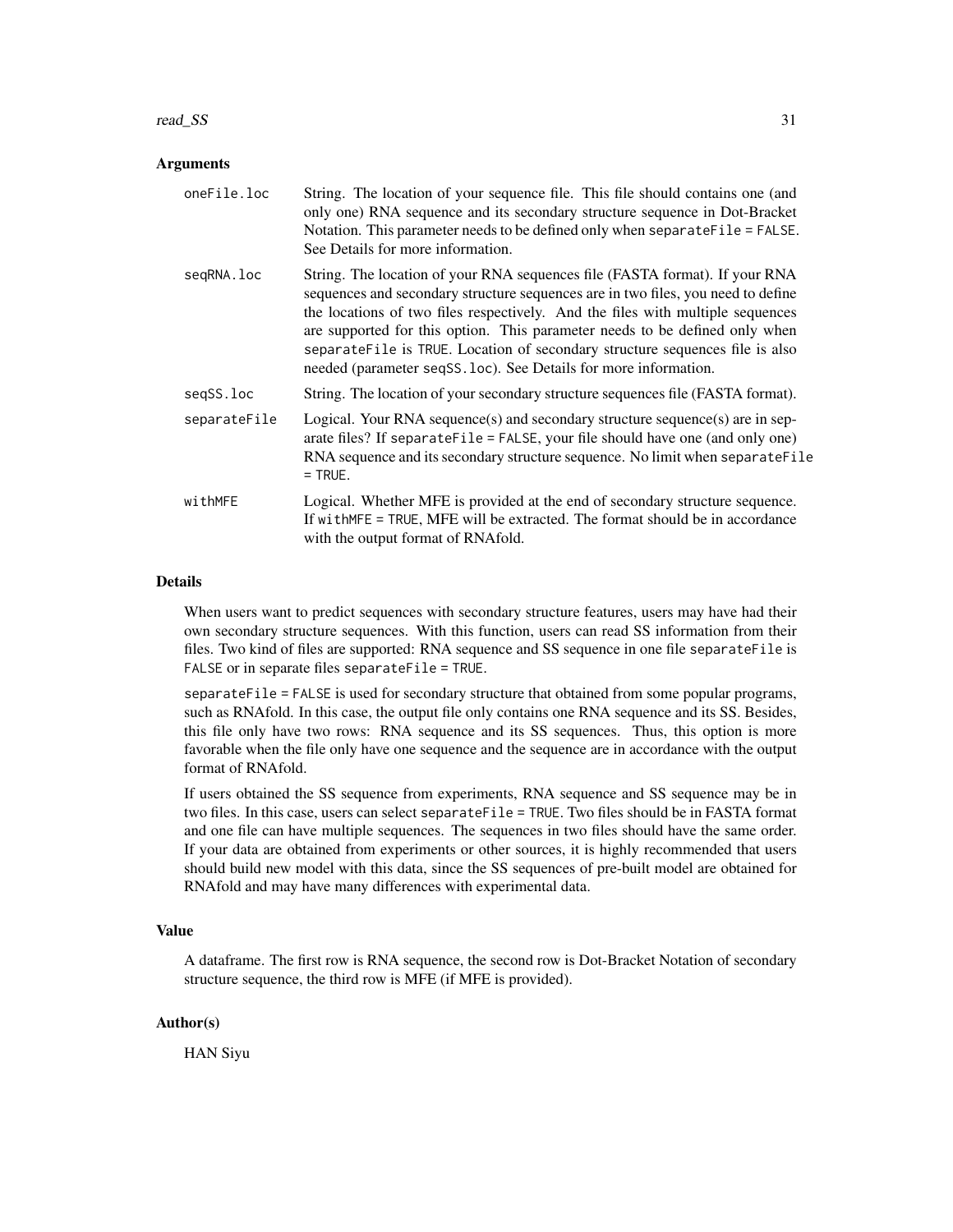#### See Also

[run\\_RNAfold](#page-31-1)

## Examples

```
## Not run:
### Load sequence data
data("demo_DNA.seq")
Seqs <- demo_DNA.seq[1:4]
### Convert sequences from vector to string.
Seqs <- sapply(Seqs, seqinr::getSequence, as.string = TRUE)
### Write a fasta file.
seqinr::write.fasta(Seqs, names = names(Seqs), file.out = "tmp.RNA.fa", as.string = TRUE)
### For Windows system: (Your path of RNAfold.)
RNAfold.path <- '"E:/Program Files/ViennaRNA/RNAfold.exe"'
### Define the parameters of RNAfold. See documents of RNAfold for more information.
RNAfold.command <- paste(RNAfold.path, " --noPS -i tmp.RNA.fa -o output", sep = "")
### Run RNAfold and output four result files.
system(RNAfold.command)
### Read secondary structure information for one file.
result_1 <- read_SS(oneFile.loc = "output_ENST00000510062.1.fold",
                    separateFile = FALSE, withMFE = TRUE)
### Read secondary sturcture sequences for multiple files.
filePath <- dir(pattern = ".fold")
result_2 <- sapply(filePath, read_SS, separateFile = FALSE, withMFE = TRUE)
result_2 <- as.data.frame(result_2)
## End(Not run)
```
<span id="page-31-1"></span>

run\_RNAfold *Obtain the Secondary Structure Sequences Using RNAfold*

#### **Description**

This function can compute secondary structure sequences. The tool "RNAfold" of software "ViennaRNA" is required for this function.

#### Usage

```
run_RNAfold(Sequences, RNAfold.path = "RNAfold", parallel.cores = 2)
```
#### Arguments

| Sequences    | A FASTA file loaded by function read. fasta of seginr-package.                                                       |
|--------------|----------------------------------------------------------------------------------------------------------------------|
| RNAfold.path | String. Indicate the path of the program "RNAfold". By default is "RNAfold"<br>for UNIX/Linux system. (See details.) |

<span id="page-31-0"></span>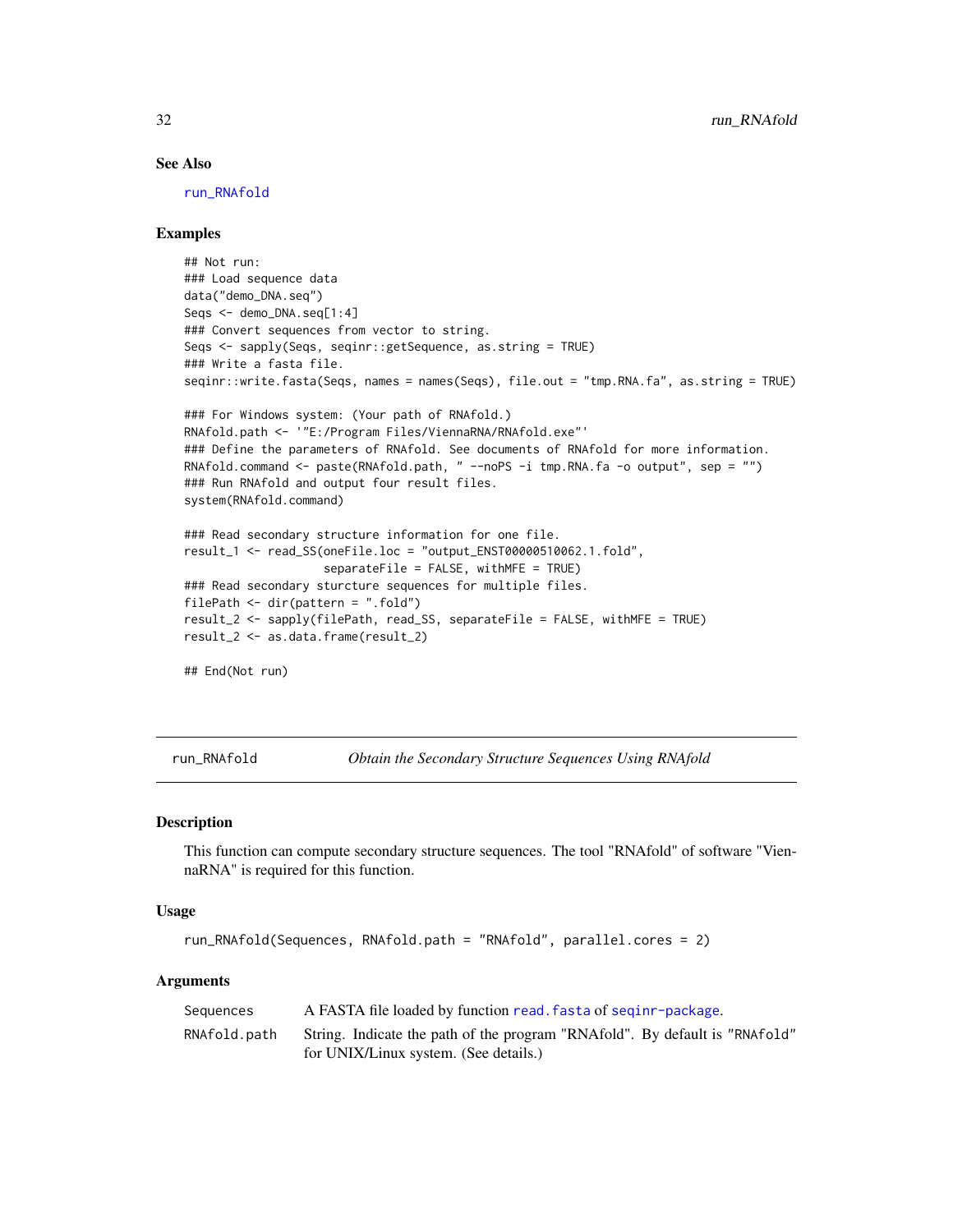#### <span id="page-32-0"></span>run\_RNAfold 33

parallel.cores Integer. The number of cores for parallel computation. By default the number of cores is 2, users can set as -1 to run this function with all cores.

#### Details

This function is used to compute secondary structure. The output of this function can be used in function [make\\_frequencies](#page-24-1), [extract\\_features](#page-19-1), [build\\_model](#page-1-1) and [lnc\\_finder](#page-22-1) when parameter SS.features is set as TRUE.

This function depends on the program "RNAfold" of software "ViennaRNA". ([http://www.tbi.](http://www.tbi.univie.ac.at/RNA/index.html) [univie.ac.at/RNA/index.html](http://www.tbi.univie.ac.at/RNA/index.html))

Parameter RNAfold.path can be simply defined as "RNAfold" as default when the OS is UNIX/Linux. However, for some OS, such as Windows, users need to specify the RNAfold.path if the path of "RNAfold" haven't been added in environment variables.

This function can print the related information when the OS is UNIX/Linux, such as:

"25 of 100,length: 695 nt",

which means around 100 sequences are assigned to this node and the program is computing the 25th sequence. The length of this sequence is 695nt.

If users have their own SS data, users can use function [read\\_SS](#page-29-1) to load them, instead of obtaining from RNAfold.

## Value

Returns data.frame. The first row is RNA sequence; the second row is Dot-Bracket Notation of secondary structure sequences; the last row is minimum free energy (MFE).

#### Author(s)

HAN Siyu

#### See Also

[read\\_SS](#page-29-1)

#### Examples

```
## Not run:
### For a FASTA file contains several sequences,
### Use "read.fasta" function of package "seqinr" to read a FASTA file:
Seqs \leq read.fasta(file =
"http://www.ncbi.nlm.nih.gov/WebSub/html/help/sample_files/nucleotide-sample.txt")
```

```
### Or just try to use our data "demo_DNA.seq"
data(demo_DNA.seq)
Seqs <- demo_DNA.seq
```

```
### Windows:
RNAfold.path <- '"E:/Program Files/ViennaRNA/RNAfold.exe"'
SS.seq_1 <- run_RNAfold(Seqs[1:2], RNAfold.path = RNAfold.path, parallel.cores = 2)
```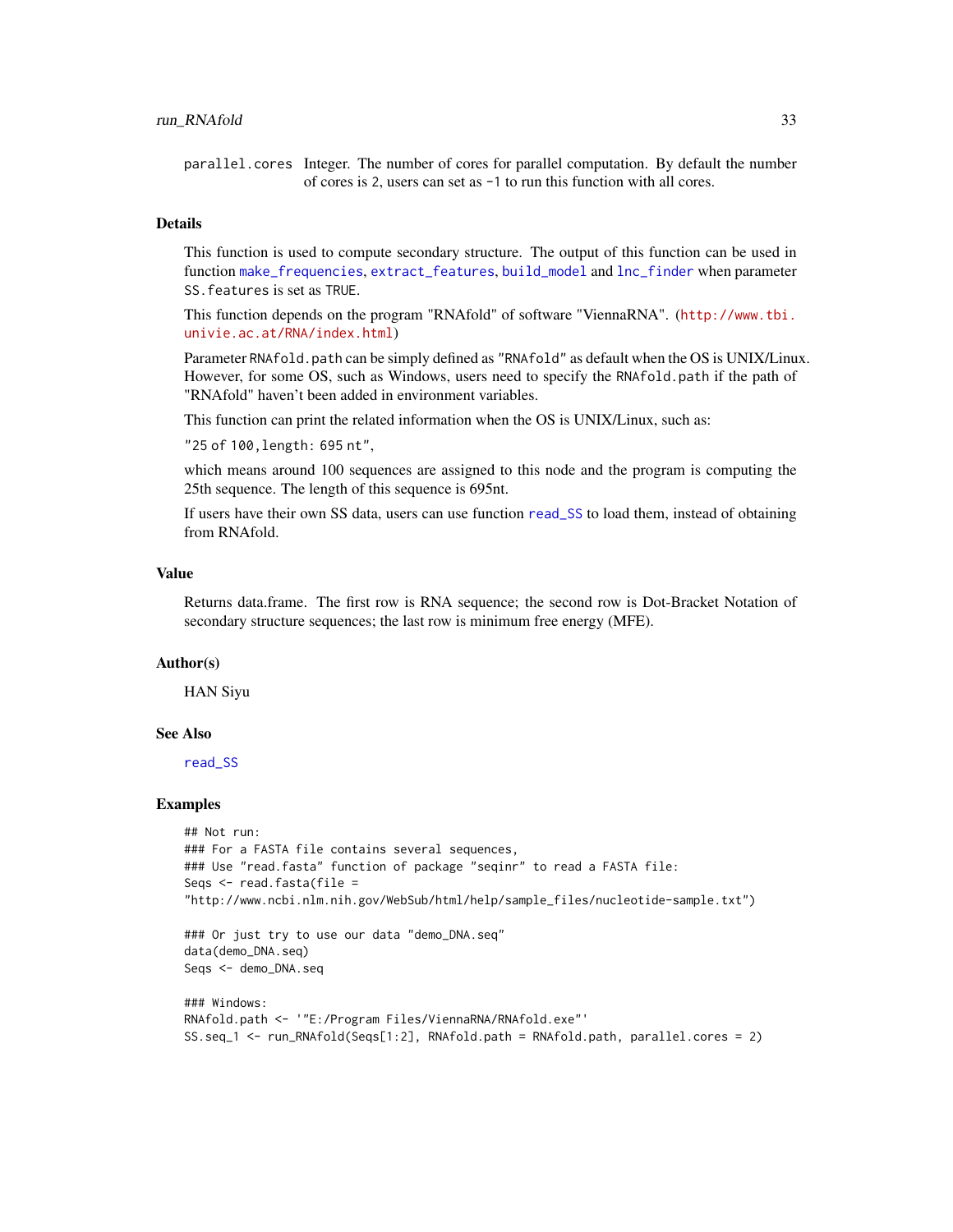```
### For UNIX/Linux, "RNAfold.path" can be just defined as "RNAfold" as default:
SS.seq_2 <- run_RNAfold(Seqs, RNAfold.path = "RNAfold", parallel.cores = 2)
```
## End(Not run)

<span id="page-33-1"></span>svm\_cv k*-fold Cross Validation for SVM*

#### Description

This function conduct *k*-fold Cross Validation for SVM.

## Usage

```
svm_cv(
  dataset,
  label.col = 1,positive.class = NULL,
  folds.num = 10,
  seed = 1,
  parallel.cores = 2,
  ...
)
```
#### Arguments

| dataset        | The dataset obtained from function extract features. Or datasets used to<br>build the classifier.                                                                                                                                                                                                                                                |
|----------------|--------------------------------------------------------------------------------------------------------------------------------------------------------------------------------------------------------------------------------------------------------------------------------------------------------------------------------------------------|
| label.col      | integer specifying the column number of the label. (Default: 1)                                                                                                                                                                                                                                                                                  |
|                | positive class Character. Indicate the positive class of the dataset. (Default: NonCoding) The<br>value of this parameter should be identical to one of the classes of the response<br>vectors.                                                                                                                                                  |
| folds.num      | Integer. Specify the number of folds for cross-validation. (Default: 10)                                                                                                                                                                                                                                                                         |
| seed           | Integer. Used to set the seed for cross-validation. (Default: 1)                                                                                                                                                                                                                                                                                 |
| parallel.cores | Integer. The number of cores for parallel computation. By default the number<br>of cores is 2, users can set as $-1$ to run this function with all cores. If the<br>number of parallel.cores is more than the folds.num (number of the folds<br>for cross-validation), the number of parallel. cores will be set as folds. num<br>automatically. |
| .              | additional parameters for function sym.                                                                                                                                                                                                                                                                                                          |

#### Details

During the model tuning, the performance of each combination of parameters will output. Sensitivity, Specificity, Accuracy, F-Measure and Kappa Value are used to evaluate the performances. The best gamma and cost (or best model) are selected based on Accuracy.

For the details of parameter gamma and cost, please refer to function [svm](#page-0-0) of package "e1071".

For the details of metrics, please refer to function [confusionMatrix](#page-0-0) of package "caret".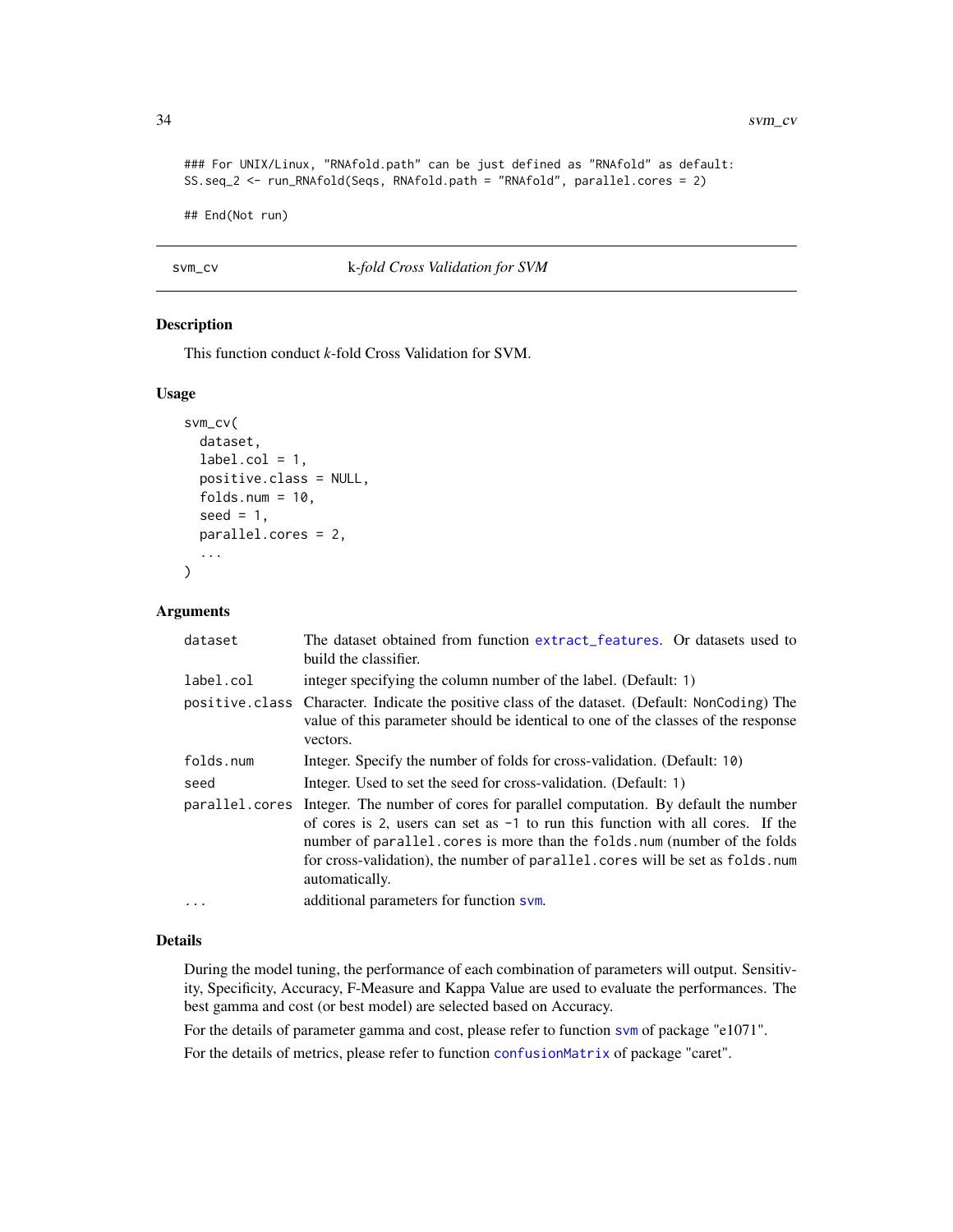#### <span id="page-34-0"></span>svm\_tune 35

## Value

Returns the optimal parameters when return.model = FALSE. Or returns the best model when return.model = TRUE.

#### Author(s)

HAN Siyu

## See Also

[extract\\_features](#page-19-1), [svm\\_tune](#page-34-1).

#### Examples

```
## Not run:
data(demo_dataset)
my_dataset <- demo_dataset
cv_res <- svm_cv(my_dataset, folds.num = 4, seed = 1,
                 parallel.core = 2, cost = 3, kernel = "radial", gamma = 0.5)
### Users can set return.model = TRUE to return the best model.
## End(Not run)
```
#### <span id="page-34-1"></span>svm\_tune *Parameter Tuning of SVM*

## Description

This function conduct the parameter tuning of SVM. Parameters gamma and cost can be tuned using grid search.

#### Usage

```
svm_tune(
  dataset,
  label.col = 1,positive.class = "NonCoding",
  folds.num = 10,
  seed = 1,
  gamma.range = (2 \text{seq}(-5, 0, 1)),cost.random = c(1, 4, 8, 16, 24, 32),return.model = TRUE,
 parallel.cores = 2,
  ...
\mathcal{L}
```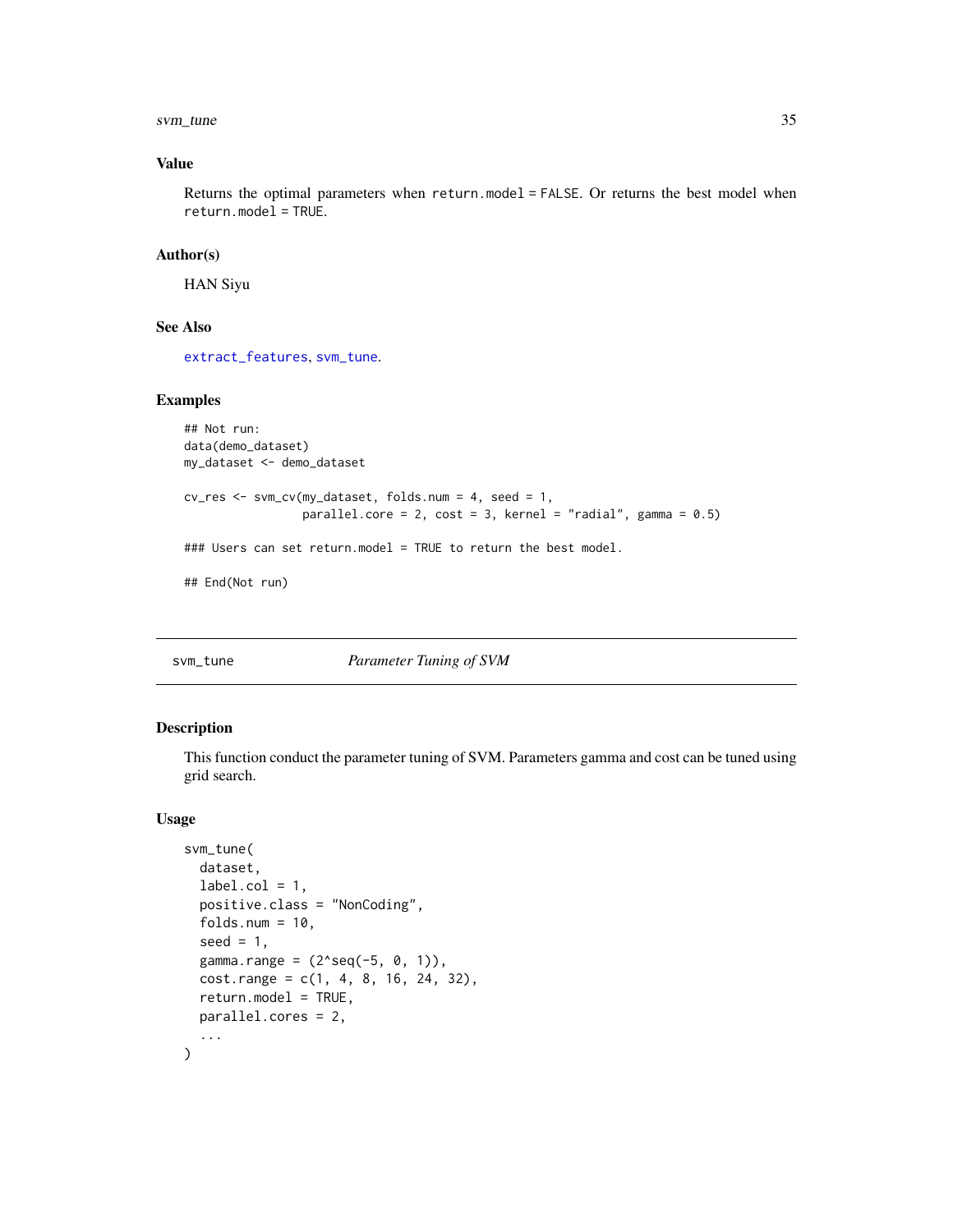## <span id="page-35-0"></span>Arguments

| dataset      | The dataset obtained from function extract_features. Or datasets used to<br>build the classifier.                                                                                                                                                                                                                                                               |
|--------------|-----------------------------------------------------------------------------------------------------------------------------------------------------------------------------------------------------------------------------------------------------------------------------------------------------------------------------------------------------------------|
| label.col    | integer specifying the column number of the label. (Default: 1)                                                                                                                                                                                                                                                                                                 |
|              | positive.class Character. Indicate the positive class of the dataset. (Default: NonCoding) The<br>value of this parameter should be identical to one of the classes of the response<br>vectors.                                                                                                                                                                 |
| folds.num    | Integer. Specify the number of folds for cross-validation. (Default: 10)                                                                                                                                                                                                                                                                                        |
| seed         | Integer. Used to set the seed for cross-validation. (Default: 1)                                                                                                                                                                                                                                                                                                |
| gamma.range  | The range of gamma. (Default: $2 \land \text{seq}(-5, 0, 1)$ )                                                                                                                                                                                                                                                                                                  |
| cost.range   | The range of cost. (Default: $c(1, 4, 8, 16, 24, 32)$ )                                                                                                                                                                                                                                                                                                         |
| return.model | Logical. If TRUE, the function will return the best model trained on the full<br>dataset. If FALSE, this function will return the optimal parameters.                                                                                                                                                                                                           |
|              | parallel.cores Integer. The number of cores for parallel computation. By default the number<br>of cores is 2, users can set as $-1$ to run this function with all cores. If the<br>number of parallel. cores is more than the folds. num (number of the folds<br>for cross-validation), the number of parallel.cores will be set as folds.num<br>automatically. |
|              | Additional arguments for function svm, except scale, probability, kernel,<br>gamma and cost.                                                                                                                                                                                                                                                                    |

#### Details

During the model tuning, the performance of each combination of parameters will output. Sensitivity, Specificity, Accuracy, F-Measure and Kappa Value are used to evaluate the performances. The best gamma and cost (or best model) are selected based on Accuracy.

For the details of parameter gamma and cost, please refer to function [svm](#page-0-0) of package "e1071".

For the details of metrics, please refer to function [confusionMatrix](#page-0-0) of package "caret".

## Value

Returns the optimal parameters when return.model = FALSE. Or returns the best model when return.model = TRUE.

#### Author(s)

HAN Siyu

## See Also

[extract\\_features](#page-19-1), [svm\\_cv](#page-33-1).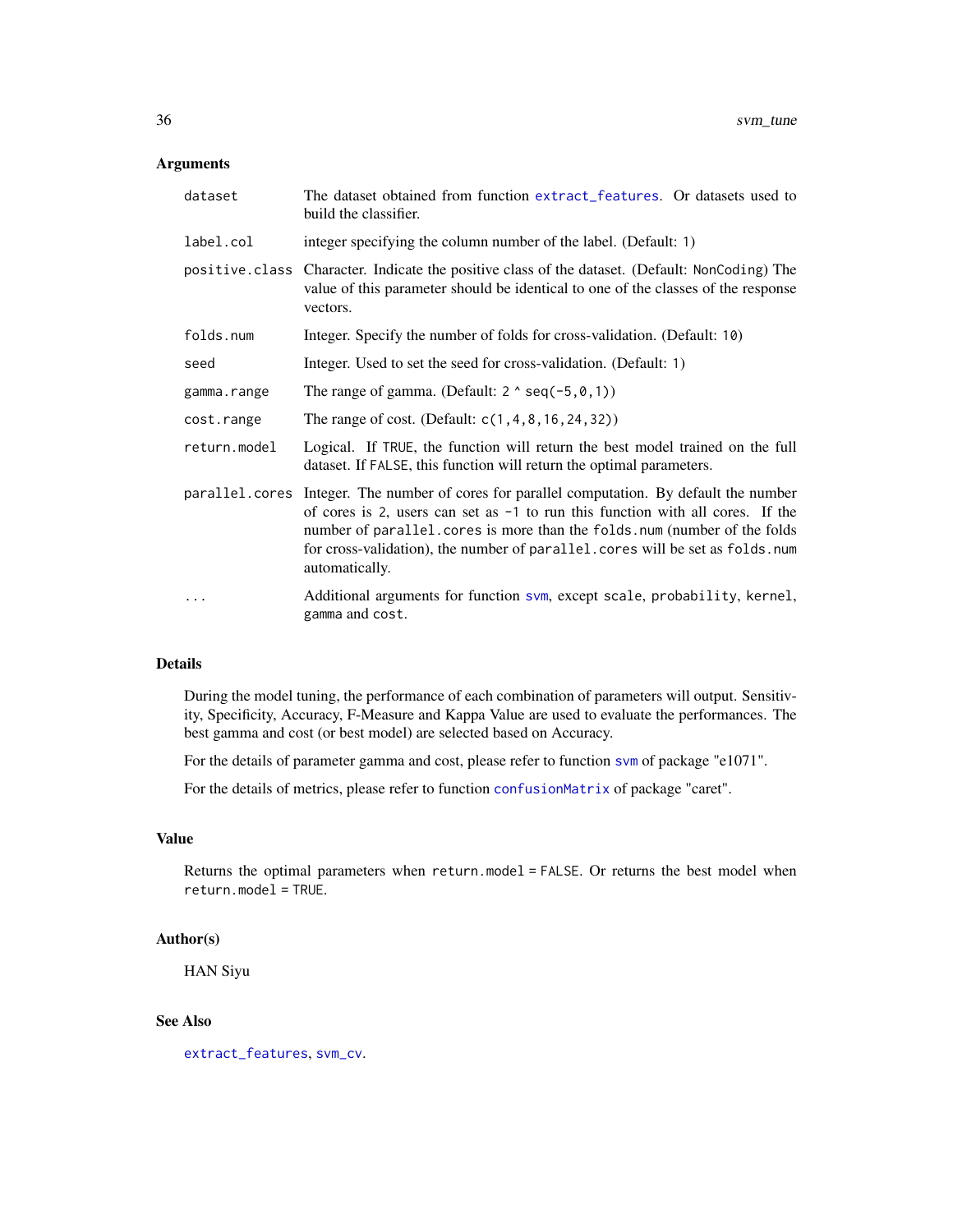#### svm\_tune 37

## Examples

```
## Not run:
data(demo_DNA.seq)
Seqs <- demo_DNA.seq
positive_data <- extract_features(Seqs[1:5], label = "NonCoding",
                                  SS.features = FALSE, format = "DNA",
                                  frequencies.file = "human",
                                  parallel.cores = 2)
negative_data <- extract_features(Seqs[6:10], label = "Coding",
                                  SS.features = FALSE, format = "DNA",
                                  frequencies.file = "human",
                                  parallel.cores = 2)
my_dataset <- rbind(positive_data, negative_data)
### Or use our data "demo_dataset"
data(demo_dataset)
my_dataset <- demo_dataset
optimal_parameter <- svm_tune(my_dataset, positive.class = "NonCoding",
                              folds.num = 2, seed = 1,
                              gamma.range = (2 \land seq(-5, 0, 2)),cost.random = c(1, 8, 16),
                              return.model = FALSE, parallel.core = 2)
### Users can set return.model = TRUE to return the best model.
```
## End(Not run)